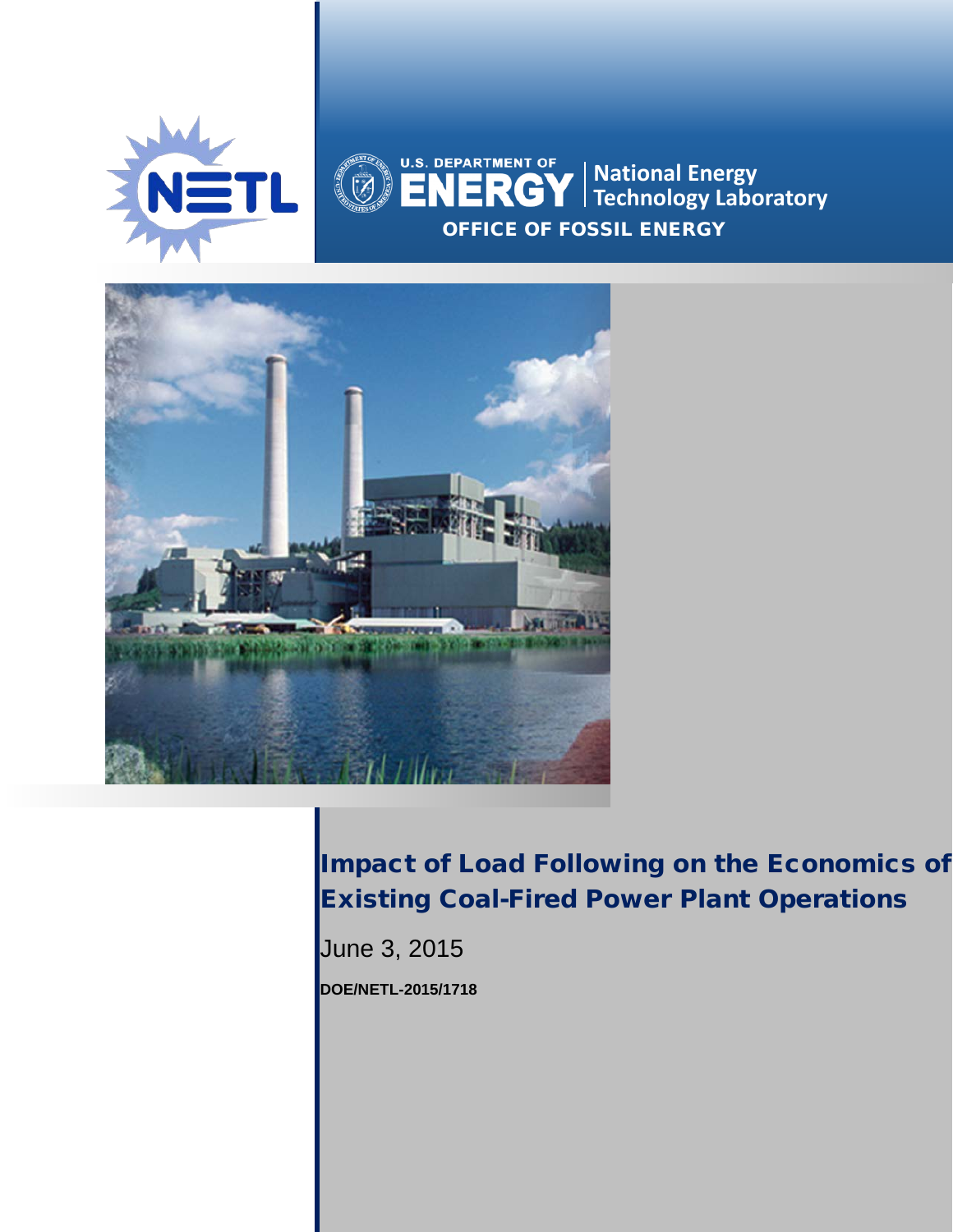### **Disclaimer**

This report was prepared as an account of work sponsored by an agency of the United States Government. Neither the United States Government nor any agency thereof, nor any of their employees, makes any warranty, express or implied, or assumes any legal liability or responsibility for the accuracy, completeness, or usefulness of any information, apparatus, product, or process disclosed, or represents that its use would not infringe privately owned rights. Reference therein to any specific commercial product, process, or service by trade name, trademark, manufacturer, or otherwise does not necessarily constitute or imply its endorsement, recommendation, or favoring by the United States Government or any agency thereof. The views and opinions of authors expressed therein do not necessarily state or reflect those of the United States Government or any agency thereof.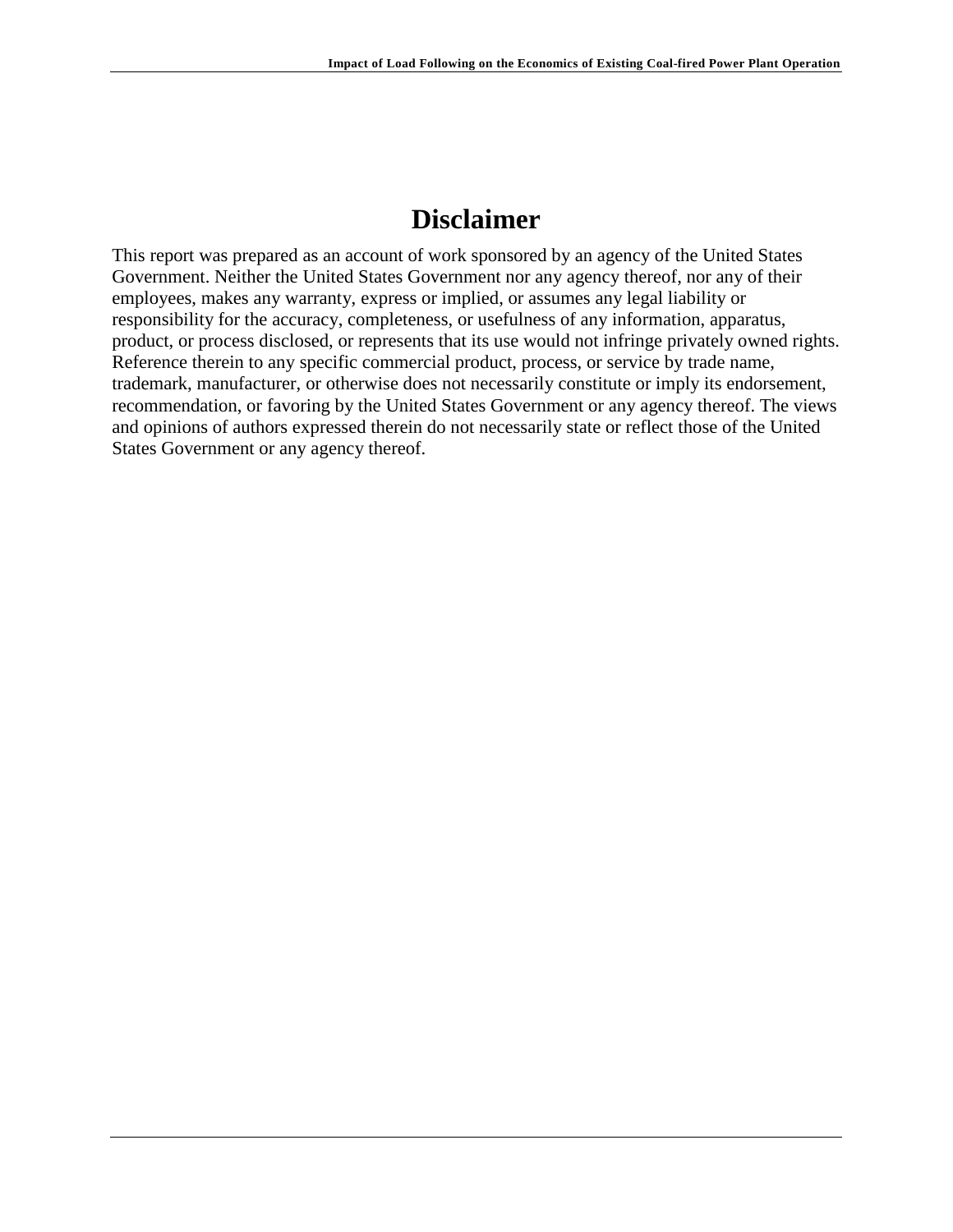#### **Author List:**

#### **National Energy Technology Laboratory (NETL)**

#### *Eric Grol*

**General Engineer**

#### *Thomas J. Tarka, P.E.*

#### **Senior Engineer**

#### **Strategic Energy Analysis and Planning Division**

**Energy Sector Planning and Analysis (ESPA)**

*Paul Myles, Leonard M. Bartone, Jr., James C. Simpson, PhD., Gianalfredo Rossi* **WorleyParsons Group, Inc.**

This report was prepared by Energy Sector Planning and Analysis (ESPA) for the United States Department of Energy (DOE), National Energy Technology Laboratory (NETL). This work was completed under DOE NETL Contract Number DE-FE0004001. This work was performed under ESPA Task 150.09.05.

#### **DOE Contract Number DE-FE0004001**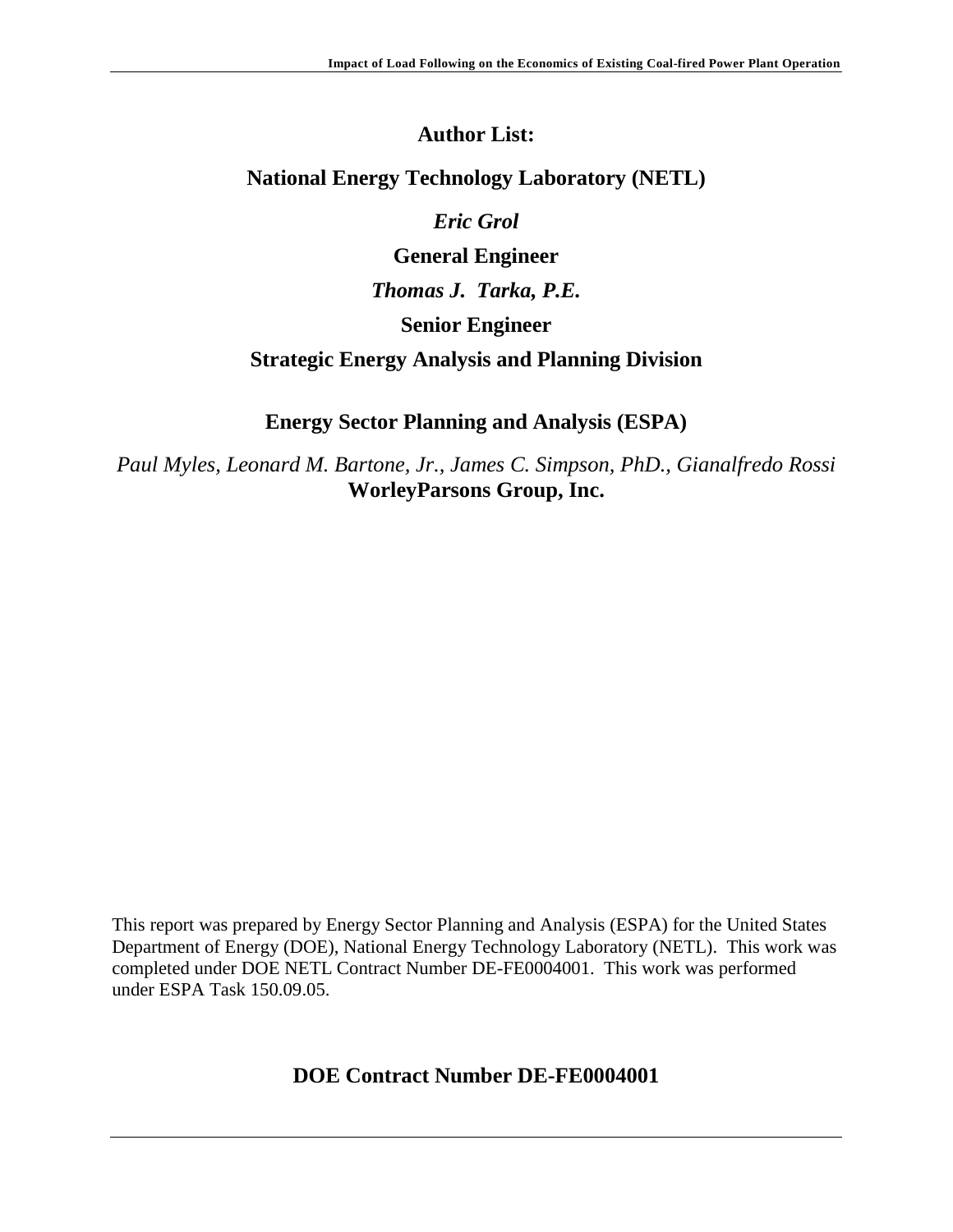This page intentionally left blank.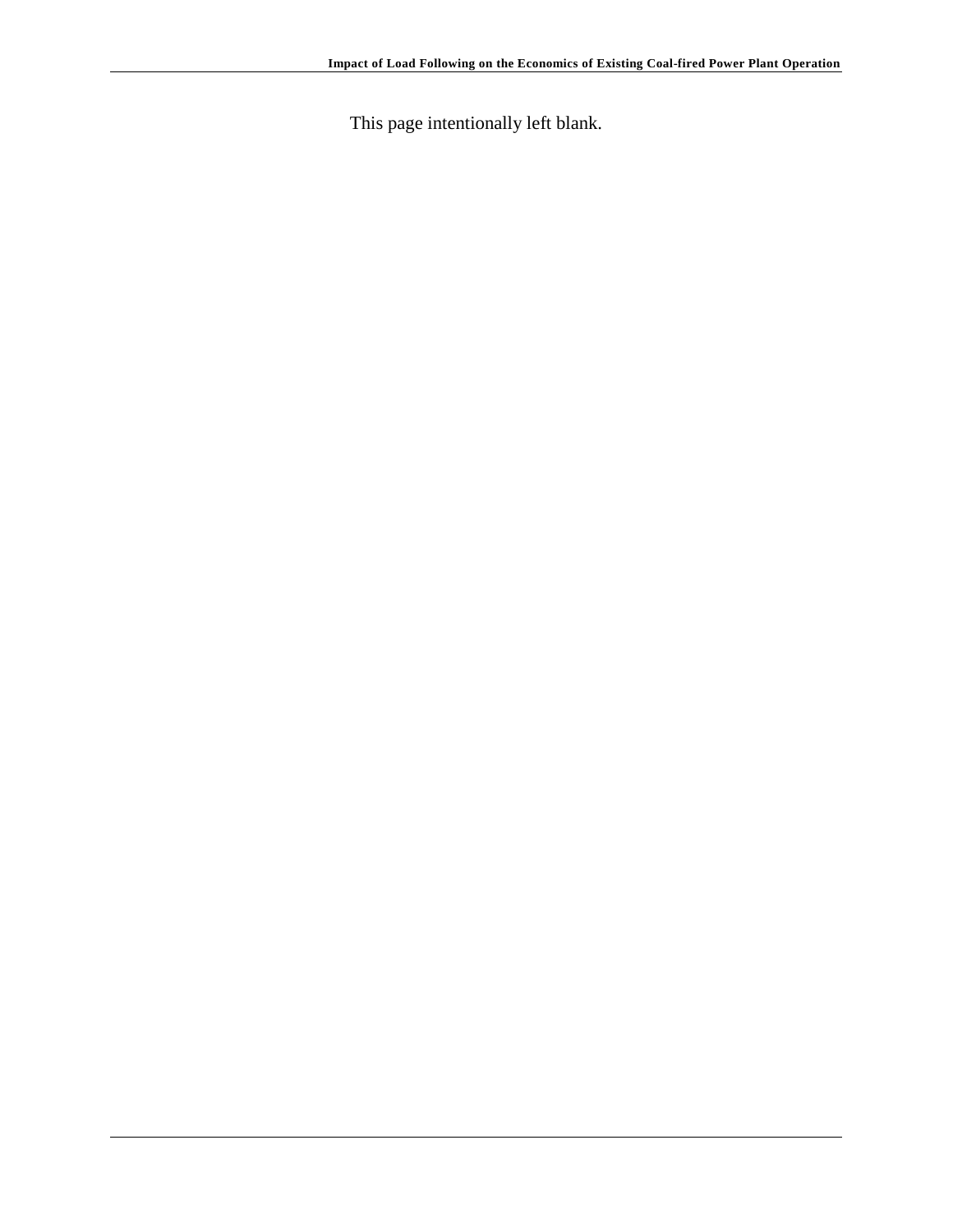# **Table of Contents**

| 1              |                                                                                      |  |
|----------------|--------------------------------------------------------------------------------------|--|
| 2              | Impacts of More Frequent Ramping and Starts/Stops on Mechanical Components7          |  |
| 3              |                                                                                      |  |
| 3.1            |                                                                                      |  |
| 3.2            |                                                                                      |  |
| 3.3            |                                                                                      |  |
| $\overline{4}$ |                                                                                      |  |
| 4.1            |                                                                                      |  |
| 4.2            |                                                                                      |  |
| 5              | Impacts of Starts/Stops on Cost of Electricity (COE) and CO <sub>2</sub> Emissions19 |  |
| 5.1            |                                                                                      |  |
| 5.2            |                                                                                      |  |
| 5.3            |                                                                                      |  |
| 5.4            |                                                                                      |  |
| 5.5            |                                                                                      |  |
| 6              |                                                                                      |  |
| 7              |                                                                                      |  |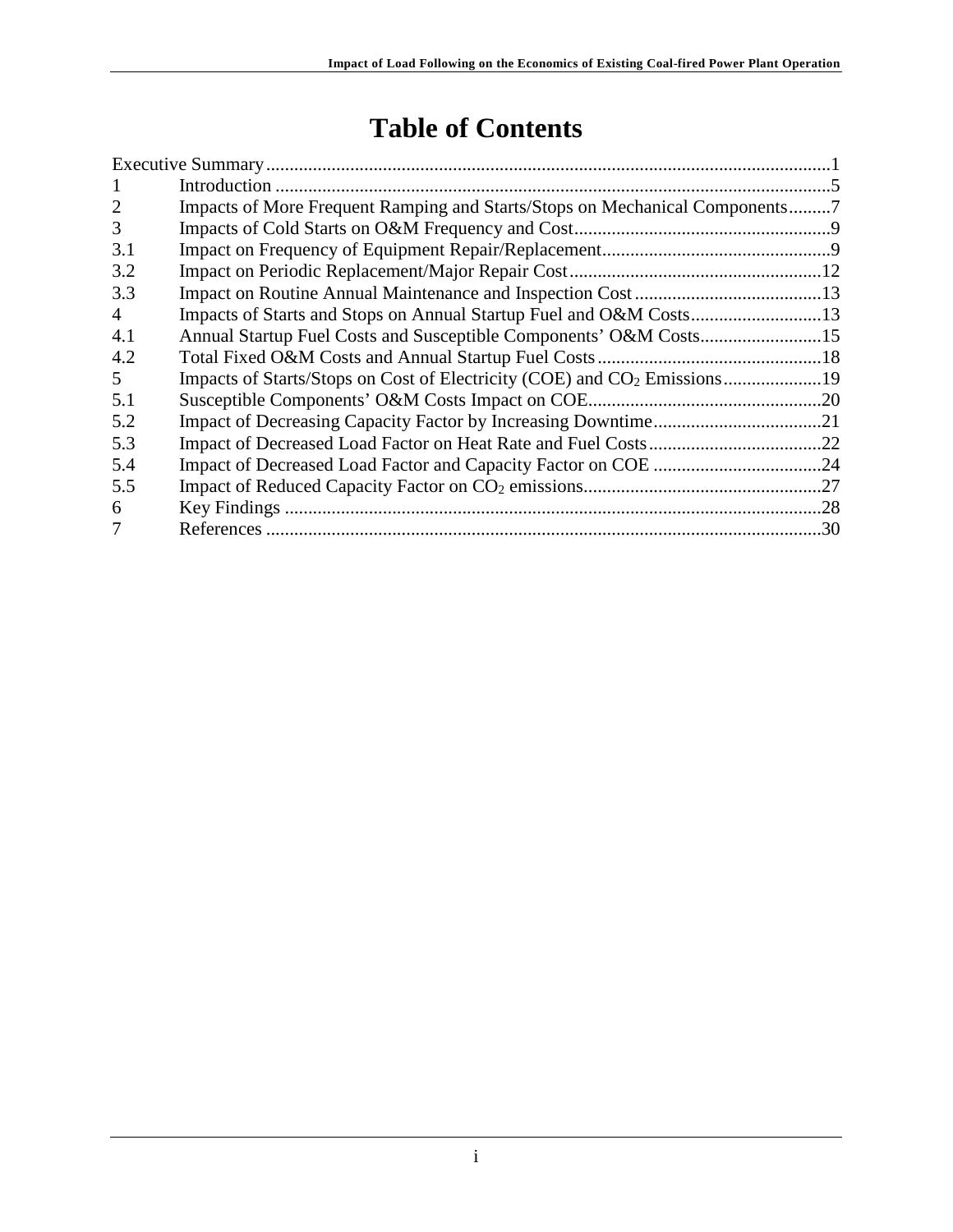## **List of Exhibits**

| Exhibit 2 – PJM Dispatch Curve (May 2015) with Added Dispatch Costs due to Cycling 4         |  |
|----------------------------------------------------------------------------------------------|--|
|                                                                                              |  |
| Exhibit 4 Impact of More Frequent Starts/Stops on Component Replacement/Major Repair         |  |
|                                                                                              |  |
|                                                                                              |  |
| Exhibit 6: Routine/Periodic Maintenance and Startup Fuel Costs as Functions of Cold Start    |  |
|                                                                                              |  |
| Exhibit 7 Total Annual Maintenance and Startup Fuel Costs as Functions of Cold Start         |  |
|                                                                                              |  |
| Exhibit 8 Annual Maintenance Cost Annual Startup Fuel Costs per MW per Start 18              |  |
|                                                                                              |  |
| Exhibit 10 Routine and Periodic Maintenance Costs of Susceptible Components and Startup Fuel |  |
|                                                                                              |  |
| Exhibit 11 Maintenance and Startup Costs as a Function of Capacity Factor for a Range of     |  |
|                                                                                              |  |
|                                                                                              |  |
|                                                                                              |  |
| Exhibit 14 Impact of Capacity Factor Reduction Strategy on Susceptible Component O&M and     |  |
|                                                                                              |  |
| Exhibit 15 Impact of Capacity Factor Reduction Strategy on Susceptible Component O&M and     |  |
|                                                                                              |  |
| Exhibit 16 Impact of Starts/Stops on the Total Plant Fixed O&M Portion of the COE 27         |  |
|                                                                                              |  |
|                                                                                              |  |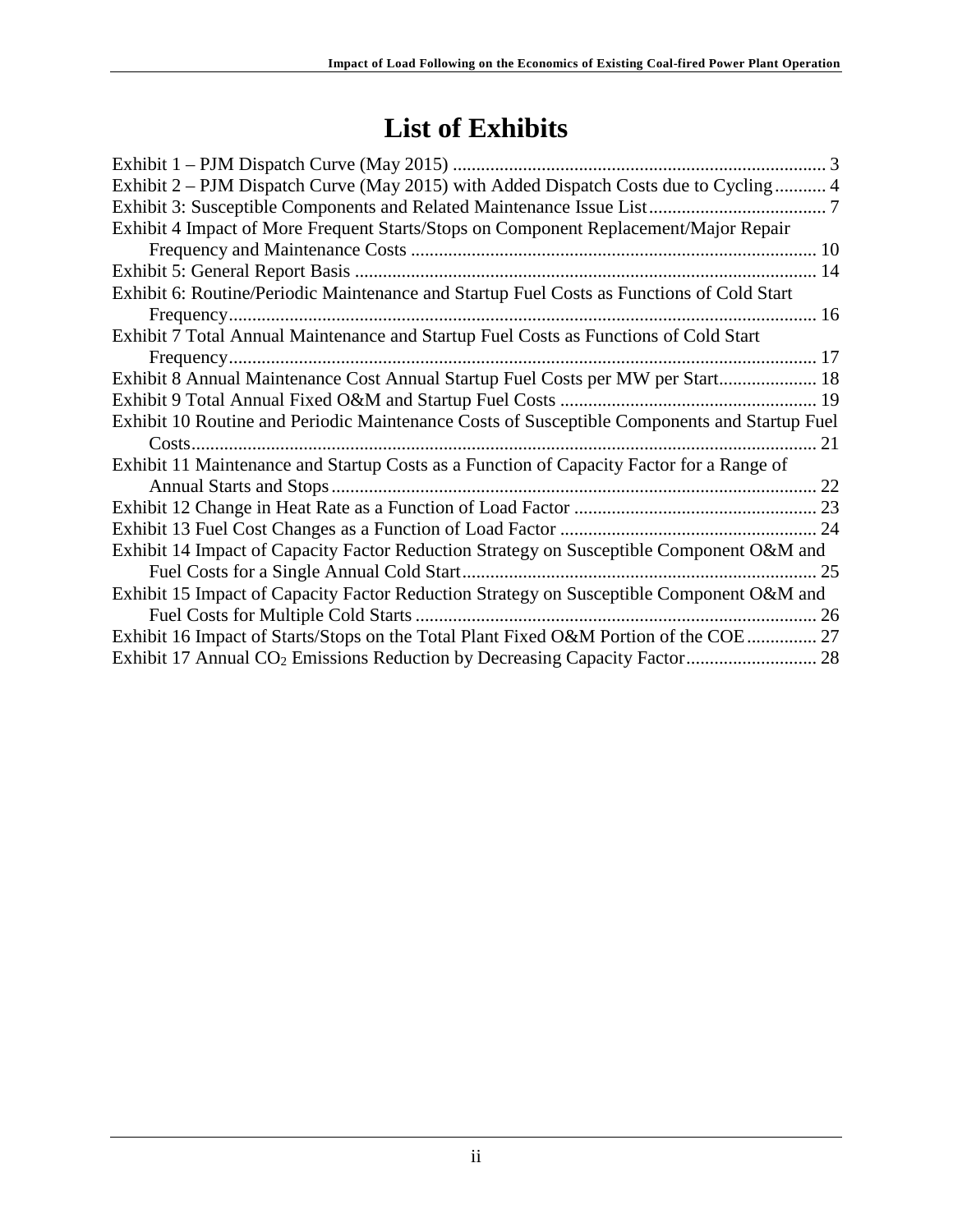## <span id="page-6-0"></span>**Executive Summary**

 $\overline{a}$ 

Many policy and market issues are changing the nature of how and when various types of generators are dispatched. Whether it is due to a broader compliance effort directed at reducing  $CO<sub>2</sub>$  emissions from existing power generators, low natural gas prices, or part of a state renewable portfolio standard, coal generators will likely not continue the historically favorable dispatch position that they've held in the past, and they may be on the margin. This marginal operation will entail more frequent starts and stops, and a ramping up of operation to meet demand, which is expected to shorten the operating life of mechanical components and increase operation and maintenance (O&M) costs.

This report evaluates the effects of more frequent startups and shutdowns and load changes on O&M costs in existing, baseload, coal-fired power plants. Information available in the literature was leveraged using the experience of an international engineering, procurement and construction firm experienced in the design, operation, and maintenance of power plants.

An analysis, based on a discrete number of cold starts<sup>[1](#page-6-1)</sup> per year, was conducted to determine the impact of starts, stops and load changes on a 300 MW coal-fired unit's O&M cost, and the resulting cost of electricity (COE). The impact on COE captures the increased costs associated with electricity generation (\$/MWh basis). For the purposes of this analysis, the capital cost of the existing unit is assumed to have been completely paid off, and is therefore no longer considered part of the COE calculation.

The scope of this report is limited to cold starts, which: (a) vary less in number across the existing fleet, and (b) have a more significant impact on plant equipment – per start – then either warm or hot starts. The latter is the result of the greater thermal cycling range of cold starts, from ambient to operating temperature. Warm and hot starts – while outside the scope of this analysis – may be significant for units in which the number of these starts outnumber cold starts, and will be investigated in the future.

The economic impacts of the repeated cold starts evaluated in this study are shown in [Exhibit 1](#page-8-0) and [Exhibit 2.](#page-9-0) [Exhibit 1](#page-8-0) shows a typical merit-order dispatch curve for PJM in May 2015. A typical existing coal-fired unit (shown as the green square in [Exhibit 1\)](#page-8-0) has dispatch costs (which is the total of fuel and variable O&M) that are low enough for this particular unit to be economically competitive during periods of average load. This results in an annual capacity factor high enough for the unit to remain economically viable.

For the same unit experiencing monthly cold starts, dispatch costs rise to the point where the unit will only dispatch when the electric load approaches peak demand. This results in a decreased annual capacity factor and subsequent fall in revenue, making the unit less economically competitive.

<span id="page-6-1"></span><sup>1</sup> Power plant startups are typically classified as hot, warm, or cold starts based on the length of time elapsed after shutdown, which directly relates to how much the process equipment has cooled down. While there are significant variations in the definitions of these terms, cold starts can be classified as when the boiler and steam turbine have sufficiently cooled down, reaching temperatures less than 250°F. Generally speaking, this occurs after the unit has been off-line for more than 48 hours.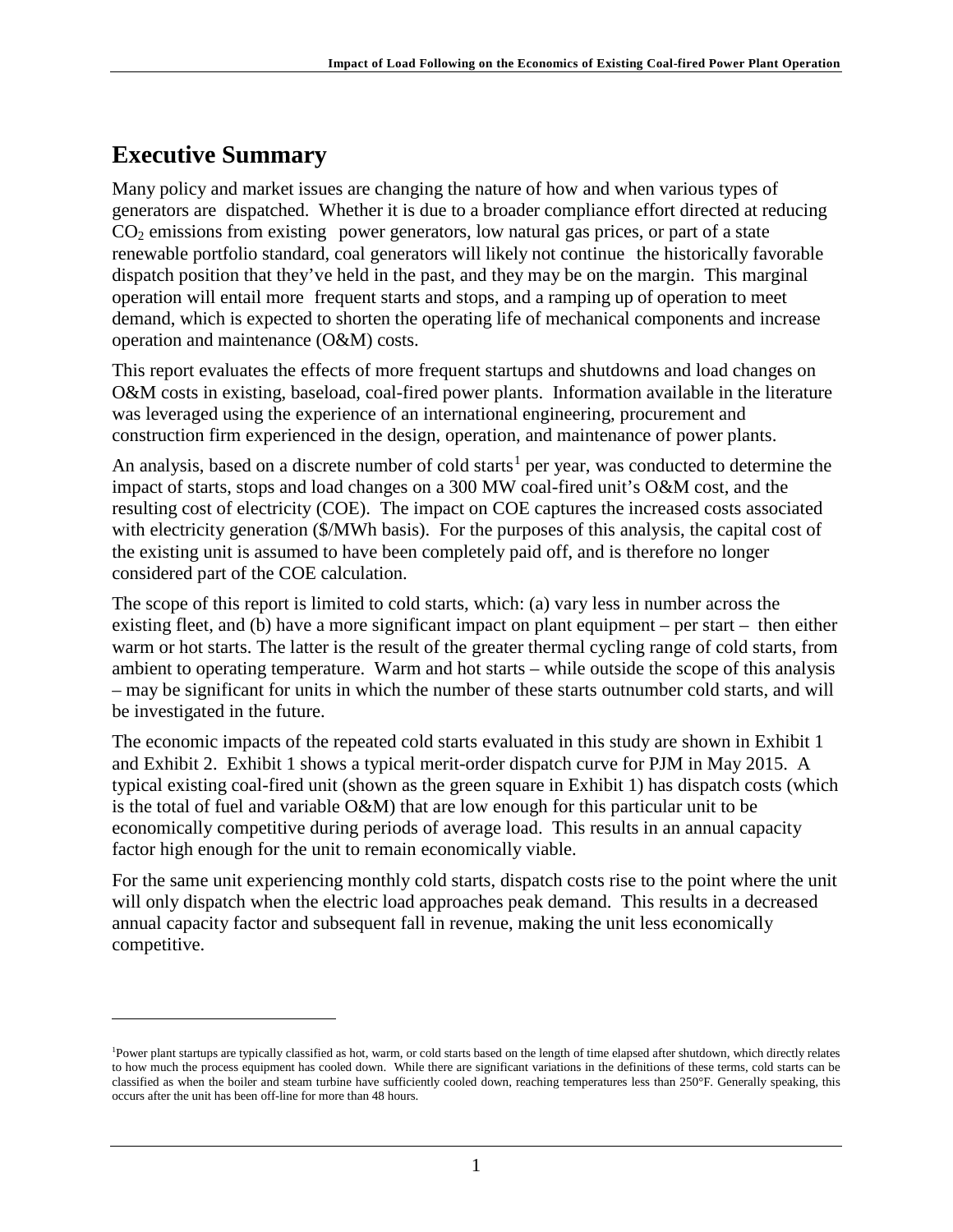#### **Key Findings**

Findings of this report focus on the changes to the O&M and fuel costs related to reducing generation through:

- 1. Decreasing the plant annual operating hours by increasing the number of plant shutdowns,
- [2](#page-7-0). Operating the plant below its design capacity, at a lower load factor<sup>2</sup>.

The results are primarily represented as increases with respect to O&M and fuel components of the COE. The increases are not expressed with respect to the total costs of electricity since the capital component of the existing unit under consideration is assumed to be fully paid off. The key findings of the report are as follows:

- The combination of startup fuel cost, periodic replacement and major maintenance costs, and annual routine maintenance and inspection cost of susceptible components (shown in [Exhibit 3\)](#page-12-1) could range from \$12,800/MW/year for 1 annual cold start to \$18,340/MW/year for 12 annual cold starts.
- Additional maintenance (in excess of the major maintenance costs noted above) for susceptible components and startup fuel costs could range from \$100/MW/Start to \$490/MW/Start depending on the number of annual cold starts between 1 and 12.
- On an annual basis, the routine maintenance and inspection costs for susceptible components can be as significant as the periodic replacement and maintenance costs.
- When the number of annual cold starts increases from 1 to 12, the susceptible components identified in [Exhibit 3](#page-12-1) require additional maintenance due to thermal cycling, and there are additional startup fuel costs. These additional costs are presented as an increase in COE. This component of COE can vary by 42% (from \$1.73/MWh to  $$2.46/MWh$ <sup>[3](#page-7-1)</sup> depending on the number of cold starts.
- About 20% of the fixed O&M cost contribution of the COE is related to the startup susceptible component maintenance cost and startup fuel cost.
- Increasing annual cold starts and stops from 1 to 6 (or 12) increases the total fixed costs<sup>[4](#page-7-2)</sup> by about 10%.
- Reducing capacity factor by decreasing load factor<sup>[5](#page-7-3)</sup> has a greater adverse impact on COE than by increasing the number of shutdowns (decreasing operating time).

 $\overline{a}$ 

<span id="page-7-0"></span><sup>&</sup>lt;sup>2</sup> The capacity output level expressed as a percent of the full plant capacity. For example, 240MW plant operating at a load factor of 50% will have an output 120MW.

<span id="page-7-1"></span><sup>3</sup> This analysis assumes 85% annual capacity factor

<span id="page-7-2"></span><sup>4</sup> Fixed operating and maintenance are independent of the annual MWh's generated by a power plant.

<span id="page-7-3"></span><sup>5</sup> Load factor is defined as the ratio of actual output to maximum rated output.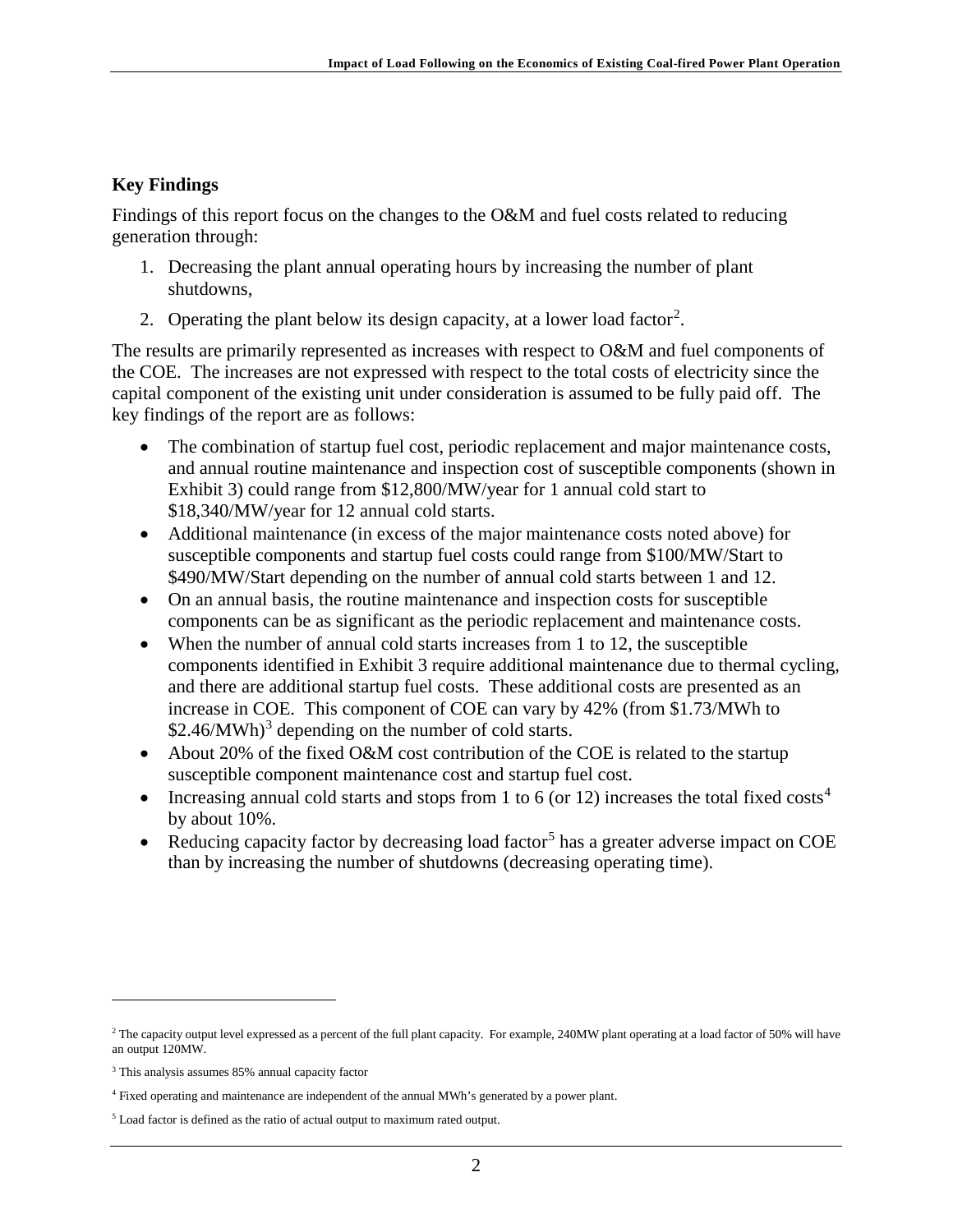<span id="page-8-0"></span>

**Exhibit 1 – PJM Dispatch Curve (May 2015)**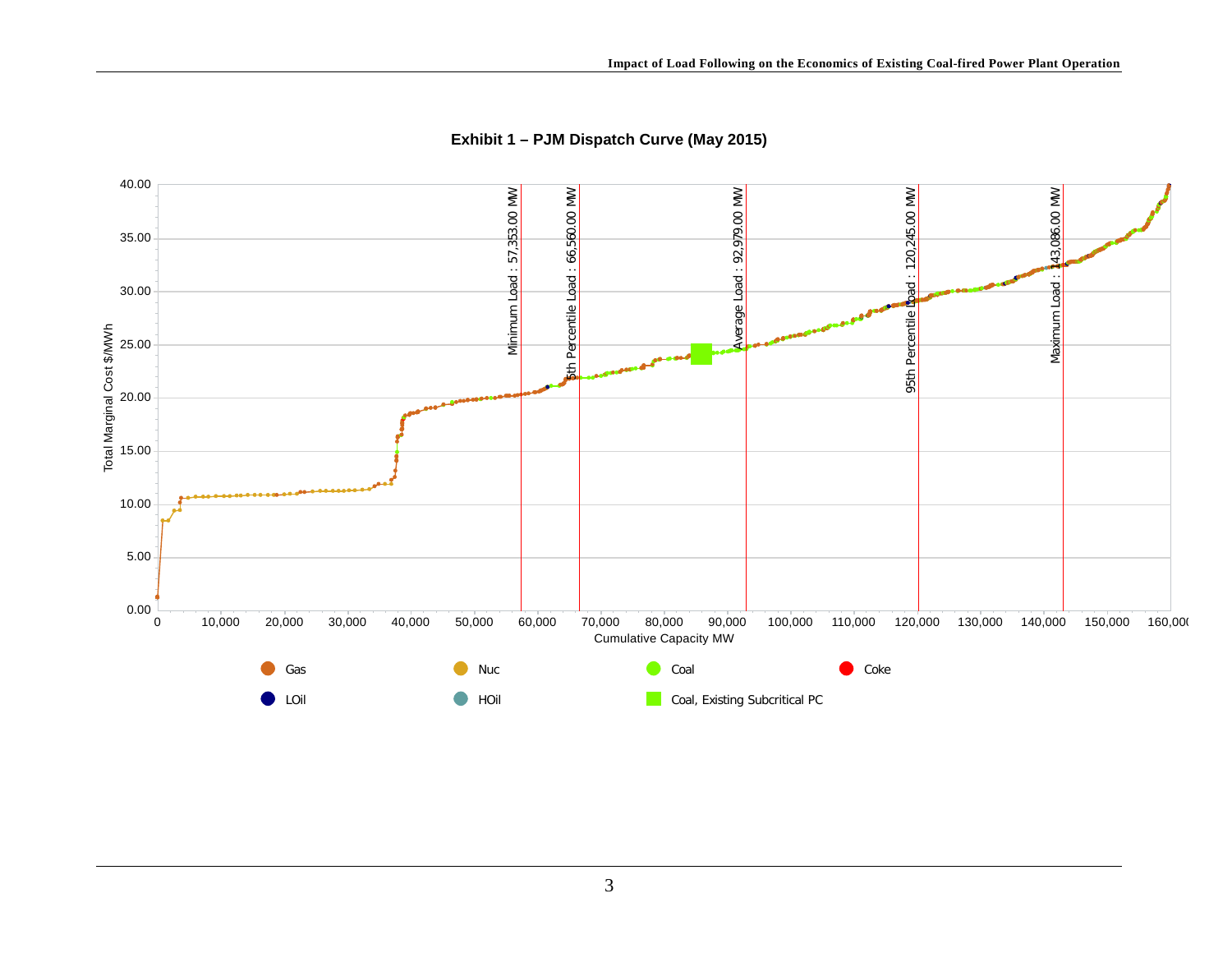<span id="page-9-0"></span>

#### **Exhibit 2 – PJM Dispatch Curve (May 2015) with Added Dispatch Costs due to Cycling**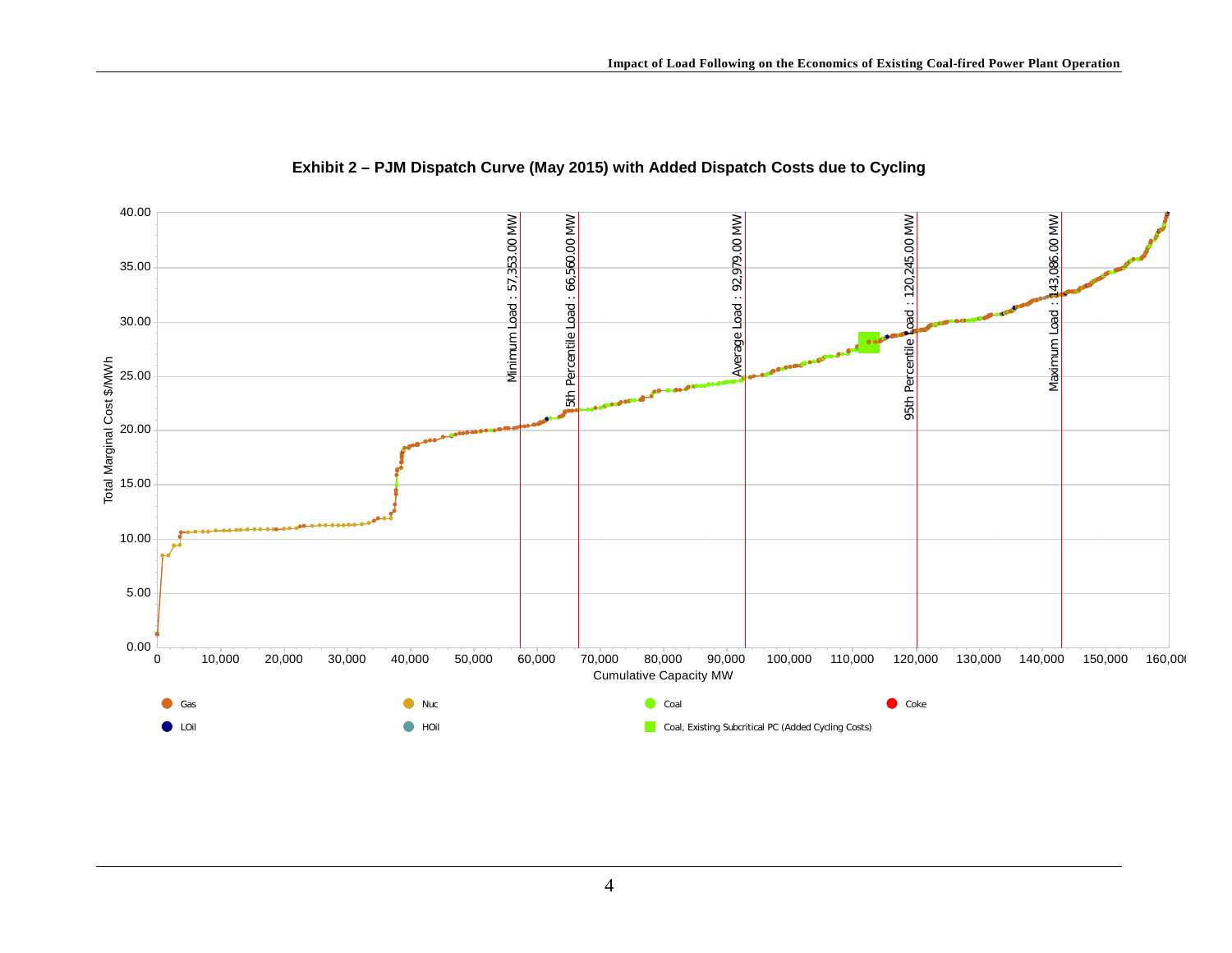## <span id="page-10-0"></span>**1 Introduction**

It is anticipated that in the future, existing coal-fired electric generating units will be required to increase the number of plant shutdowns due to proposed environmental regulations, thereby increasing the cost of electricity. Coal generators have historically enjoyed early dispatch positions due to low fuel and operating and maintenance (O&M) costs, and therefore have not had to frequently ramp, or shut down, in the same way that is required of units on the margin. If coal-fired generators will be required to operate at a reduced capacity factor in the future, the impact of shutdowns versus operating at a decreased load factor needs to be evaluated by utilities to assess the most economically sound option.

This report evaluates the effects of more frequent startups and shutdowns and load changes on O&M costs in existing, baseload, coal-fired power plants and the resulting changes in the cost of electricity. O&M costs are typically divided between fixed and variable costs. The fixed O&M costs are independent of the generation from a plant and include administrative, operating and maintenance labor costs as well as property taxes and insurance. Variable operating costs are proportional to the plant generation and include items such as fuel, sorbent for sulfur removal, and other consumables. Since the COE is the O&M and fuel cost of the plant per megawatt hour of operation over the operation of the plant (30 years), the COE is dependent on the annual capacity factor, defined as the actual megawatt hours of operation divided by the maximum possible megawatt hours of operation. Load following, which involves running the plant at part load, will increase the plant heat rate which will increase the fuel cost (a variable cost) component of the COE.

A typical structure of the COE and contributing costs are:

- Capital (fixed)
- Operating and Maintenance
	- o Fixed O&M
		- Annual operating labor
		- Maintenance labor including inspections
		- Administrative and support labor
		- **Property taxes and insurance**
		- Maintenance materials and some replacement equipment
	- o Variable O&M
		- Fuel
		- Chemicals
		- **Water**

The capital costs and fixed O&M are independent of the plant generation. Variable operating costs are proportional to the plant generation. For this analysis, the assumption is made that the capital portion of the existing unit is completely paid off and is no longer considered part of the COE calculation.

The analysis presented in this report identifies: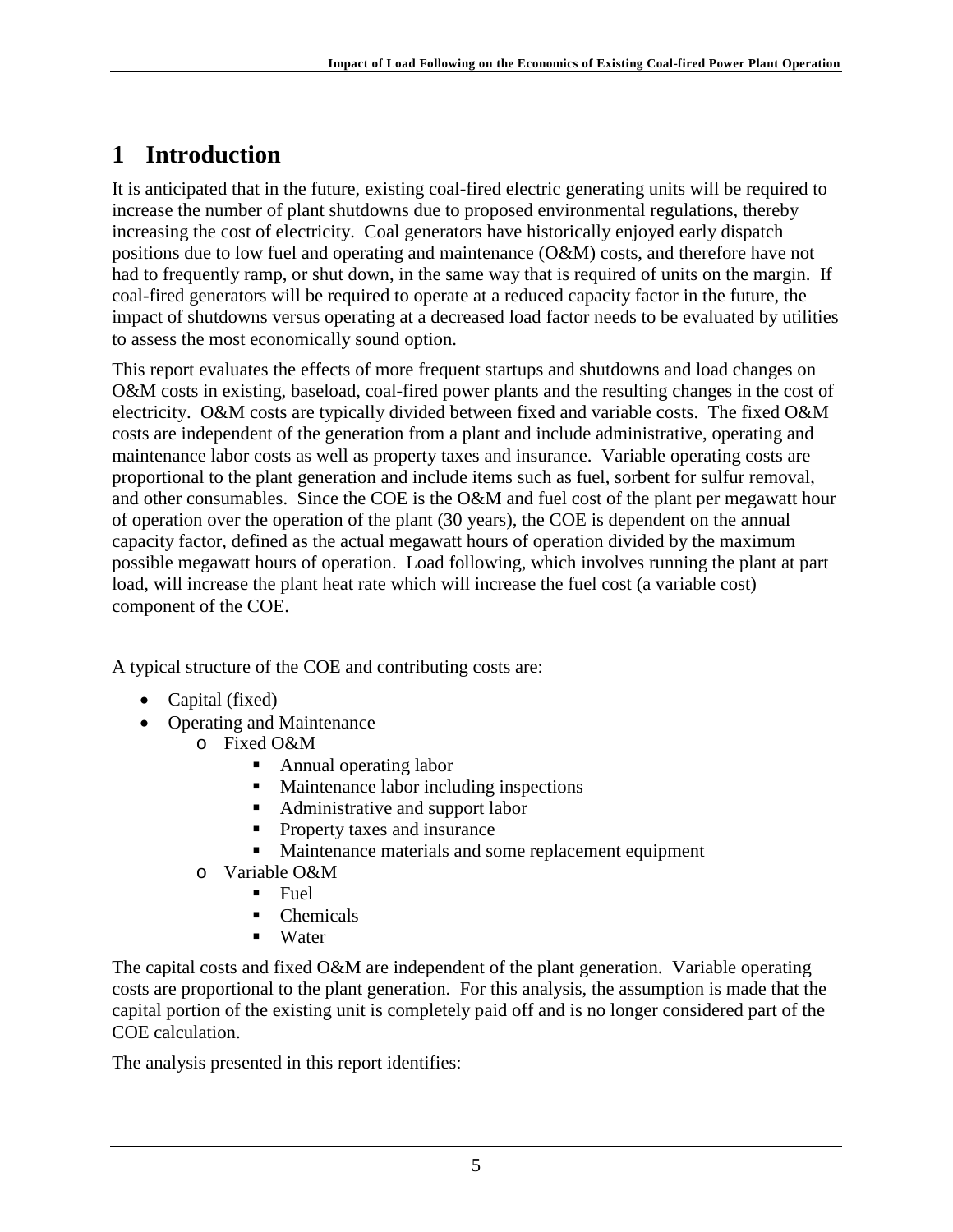- Which components in a power plant are most susceptible to early failure due to more frequent starts and stops;
- The impact on O&M costs associated with these operational changes;
- The increase in frequency and capital costs of major repairs and/or total replacement of the component;
- The effect of more frequent starts and stops on fuel costs;
- The effects that part load operation have on heat rate and fuel cost; and
- The impact of increased O&M costs and fuel costs on the cost of electricity.

Many policy and market issues are changing the nature of how and when various types of generators are dispatched. These market issues included emissions regulations such as Mercury and Air Toxics Standards (MATS) and Cross-State Air Pollution Rule (CSAPR), natural gas prices and greater contributions to the grid from renewables. Whether it is due to a broader compliance effort directed at reducing  $CO<sub>2</sub>$  emissions from existing power generators, low natural gas prices, or part of a state renewable portfolio standard, coal generators will likely not continue the historically favorable dispatch position that they've held in the past. This shift in operation will entail more frequent shutdowns, and a ramping up of operation to meet demand.

Operations to accommodate frequent load changes or shut downs are expected to shorten the life of mechanical components (such as pumps, compressors, fans, etc.). This will increase O&M costs by requiring more frequent mechanical component replacement, compared to historic coalfired electric generating unit operation.

Since existing coal units will now be closer to the margin, revenues will decrease because these units will not operate as many hours per year. This may be a result of a renewable portfolio standard or because lower-emitting fuel sources (such as gas or renewables) receive preferential dispatch.

<span id="page-11-1"></span>An analysis, based on a discrete number of cold starts per year, was employed to determine the impact of more frequent starts and stops on a 300 MW coal-fired unit's O&M cost and COE. The scope of this report is limited to cold starts, which: (a) vary less in number across the existing fleet, and (b) have a more significant impact on plant equipment – per start – then either warm or hot starts. The latter is the result of the greater thermal cycling range of cold starts, from ambient to operating temperature. [[1](#page-35-1)] One, six, and twelve cold starts per year were evaluated, with one start chosen as the reference case since it is representative of the annual outage scheduled by baseload plants<sup>[6](#page-11-0)</sup>. A maximum of 12 cold starts was considered based on the time required for a unit to cool down and then be restarted. Approximately 7 days is required for a cold start of a coal-fired power plant, from initial boiler heating to full load operation. Warm and hot starts – while outside the scope of this analysis – may be significant for units in which the number of these starts outnumber cold starts, and will be investigated in the future.

 $\overline{a}$ 

<span id="page-11-0"></span><sup>6</sup> Analysis of data from the Ventyx Velocity database for the ERCOT region (an area with high renewable penetration) indicates there are an average of 3.5 cold starts per year for all coal-fired plants over the past 13 years. The highest number of reported annual cold starts for a single unit was 13 with 23 out of 32 units reporting at least 1 year with 1 cold start.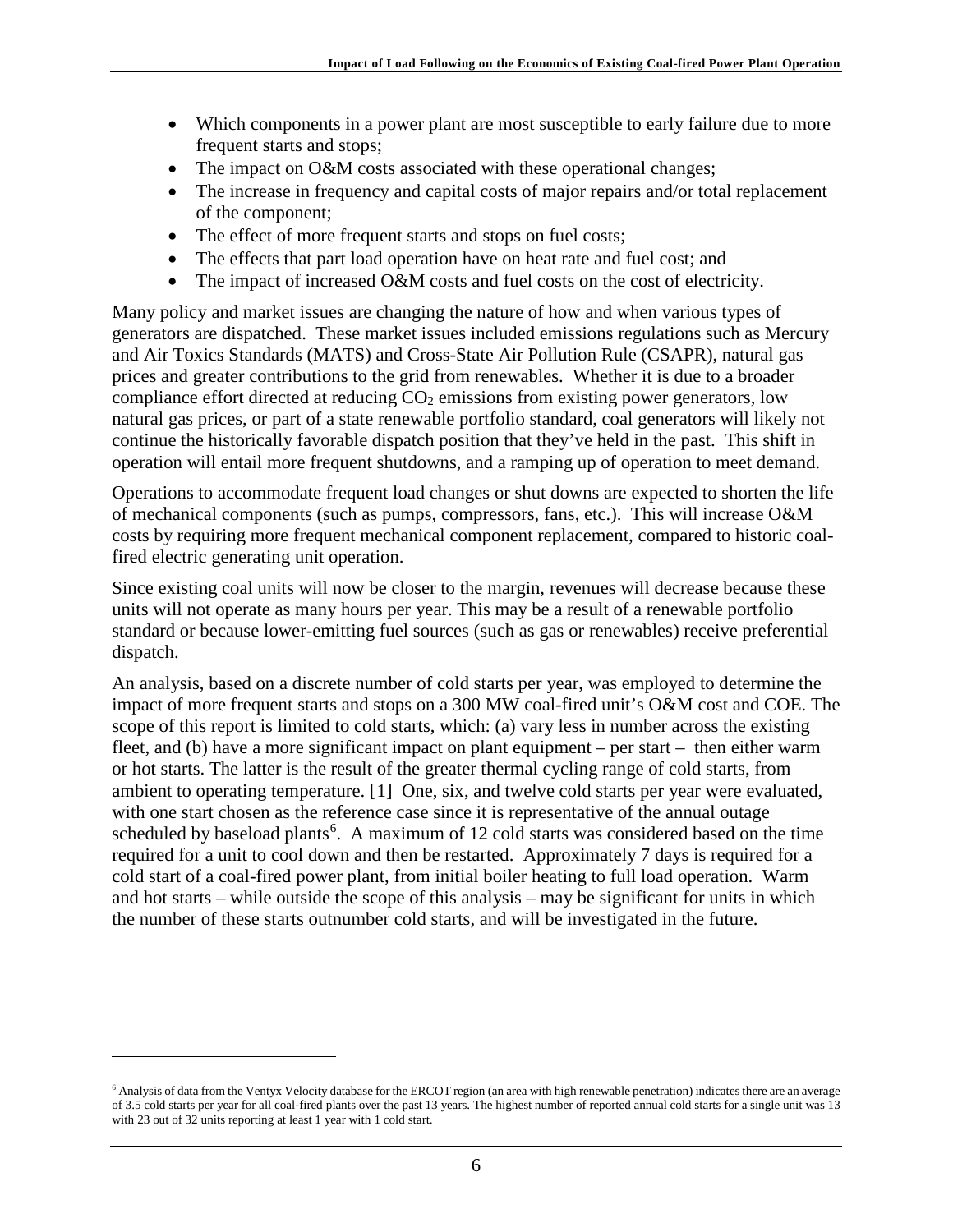### <span id="page-12-0"></span>**2 Impacts of More Frequent Ramping and Starts/Stops on Mechanical Components**

Generally, an increase in frequency in ramping and/or shutdowns decreases the component life through damage caused by creep, fatigue, thermal shock, acid-induced corrosion, erosion, and other stresses. The degree to which cycling-induced damage will affect a specific plant and its operation is not understood very well because it depends on the size, age, and design characteristics, as well as the level of cycling the plant will undergo.

This report focuses on those major components that, according to literature sources, tend to exhibit more susceptibility to early failure due to frequent ramping and/or increased cycling. [Exhibit 3](#page-12-1) shows the components that are included in the analysis and the most recurrent maintenance issue(s) encountered when subjected to frequent ramping and/or starts and stops. For purposes of this report, these components are referred to as "susceptible components."

The susceptible components referenced in this report are for a baseload, subcritical, pulverized coal power plant. Subcritical pulverized coal power plants were selected for this report based on the larger number of subcritical units and greater capacity of subcritical power plants (66% of total installed coal capacity) compared to supercritical power plants in the United States.<sup>[7](#page-12-3)</sup>

<span id="page-12-1"></span>

| <b>Component</b>           | <b>Maintenance Issue</b>                                                                                                                                                                                                                                        | <b>Source</b> |  |
|----------------------------|-----------------------------------------------------------------------------------------------------------------------------------------------------------------------------------------------------------------------------------------------------------------|---------------|--|
| <b>Coal Pulverizer</b>     | Prone to fireside explosions especially with Western Coals.<br>Mechanical wear when cycled at low end of minimum flow<br>rates.                                                                                                                                 |               |  |
| Boiler/Steam Drum          | Fatigue caused primarily by the temperature differential<br>between sub-cooled inlet feedwater and saturation<br>temperature of steam-water mixture.                                                                                                            | 3             |  |
| <b>Boiler Refractory</b>   | Cracking and erosion from low load operations.                                                                                                                                                                                                                  |               |  |
| Superheater Header & Tubes | Overheating from low/no-flow of cooling steam (startup)<br>and/or poor combustion gas temperature management<br>causes thermal deformation. Internal ligament cracking.<br>Oxidation and exfoliation from exposing metal to higher<br>temperatures than design. | 3             |  |
| <b>Reheater Tubes</b>      | Fatigue caused by high temperature differential and hot<br>spots from low steam flows during startup. Load cycling<br>causes overheating failures in the long-term. Resulting<br>tube exfoliation may damage IP turbines.                                       |               |  |
| Economizer Tubes           | Thermal shocking damage due to relatively cold water<br>during startup.<br>Corrosion may occur if cold water lowers metal<br>temperature below acid dew point of flue gas during low<br>load.                                                                   | 3             |  |

<span id="page-12-5"></span><span id="page-12-4"></span><span id="page-12-2"></span>

| <b>Exhibit 3: Susceptible Components and Related Maintenance Issue List</b> |  |  |  |
|-----------------------------------------------------------------------------|--|--|--|
|                                                                             |  |  |  |

 $\overline{a}$ 

<span id="page-12-3"></span><sup>7</sup> From the Ventyx Velocity database:

Supercritical - 129 units with a total of 86,416 MW operating capacity Subcritical - 912 units with a total of 167,842 MW operating capacity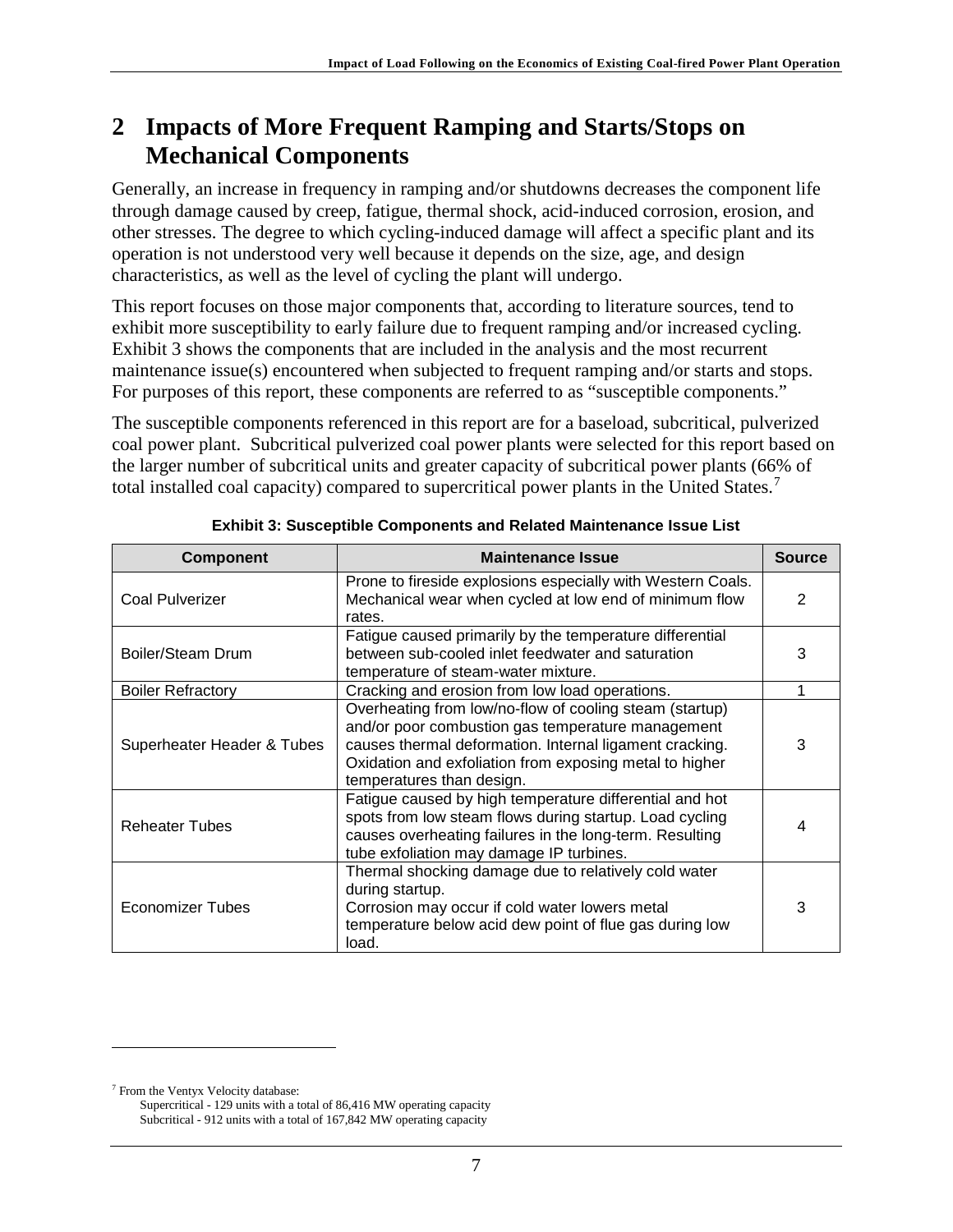| <b>Component</b>               | <b>Maintenance Issue</b>                                                                                                                                                                                                                                                                |                |  |  |  |
|--------------------------------|-----------------------------------------------------------------------------------------------------------------------------------------------------------------------------------------------------------------------------------------------------------------------------------------|----------------|--|--|--|
| <b>Lower Furnace Tubes</b>     | Fatigue failures resulting in tube leaks increases with<br>increasing number of starts. Increased erosion at low<br>loads.                                                                                                                                                              |                |  |  |  |
| <b>Windbox Supports</b>        | Structural damage caused by large transient temperature<br>differences.                                                                                                                                                                                                                 | 2              |  |  |  |
| <b>Feedwater Heaters</b>       | Early tube failures due to cool-down and rapid heating<br>during hot/warm startup cycle.<br>Tube grooving at the support plates can occur due to poor<br>water chemistry.                                                                                                               | 2              |  |  |  |
| <b>Boiler Feed Pumps</b>       | Accelerated wear at low load operation for units that do not<br>have variable frequency drives or hydraulic couplings.                                                                                                                                                                  | 3              |  |  |  |
| <b>Steam Turbine/Generator</b> | Steam seals may need to be replaced to prevent steam<br>from bypassing rotor stages. Most units have been<br>changed to Brandon packing; primary concern would be<br>exhaust hood temperatures and ability to control the<br>temperature at low steam flows.                            | 3              |  |  |  |
| <b>Admission Valves</b>        | Throttling increases wear and reduces efficiency.                                                                                                                                                                                                                                       | 2              |  |  |  |
| <b>Turbine Rotor</b>           | Reducing startup time and increasing the number of annual<br>start cycles can substantially enhance rotor material<br>degradation, causing rotor failure. This may result in blade<br>loss, spindle fracture, and even fast fracture from a near-<br>bore causing catastrophic failure. | 2              |  |  |  |
| <b>LP Turbine Blades</b>       | Solid particle erosion.<br>Impingement of droplets leads to accelerated damage of<br>erosion shields and blade surfaces.<br>LP last stage blade stall flutter at low flow conditions may<br>cause blade vibration, resulting in cycle fatigue.                                          | 2              |  |  |  |
| Generator                      | Retaining ring and end-turn fatigue that can lead to<br>failure/arcing. This will only be an issue if they require a<br>shift from the generator to line voltage of ±20%.                                                                                                               | 2              |  |  |  |
| <b>Steam Piping</b>            | Thermal stress and fatigue cracking due to temperature<br>fluctuations.                                                                                                                                                                                                                 | $\overline{2}$ |  |  |  |
| FGD Absorber                   | Thermal stress and fatigue cracking due to temperature<br>fluctuations.                                                                                                                                                                                                                 | 3              |  |  |  |
| FGD Pumps and Motors           | Additional rotational loads on motors and pumps as they<br>are accelerated to operating speed.                                                                                                                                                                                          | 3              |  |  |  |
| Baghouse                       | Wet gas corrosion from operating below acid dew point at<br>low load.                                                                                                                                                                                                                   | 2              |  |  |  |
| FD/ID Fans                     | Frequent start/stop of fans increases failure rates,<br>inspection intervals, and motor-fan maintenance.                                                                                                                                                                                | 3              |  |  |  |
| Dampers                        | Load following & partial load require more oscillation of<br>dampers, increasing wear.                                                                                                                                                                                                  | $\overline{2}$ |  |  |  |
| <b>Air Heaters</b>             | Wet gas corrosion from operating below acid dew point at<br>low load.                                                                                                                                                                                                                   | 3              |  |  |  |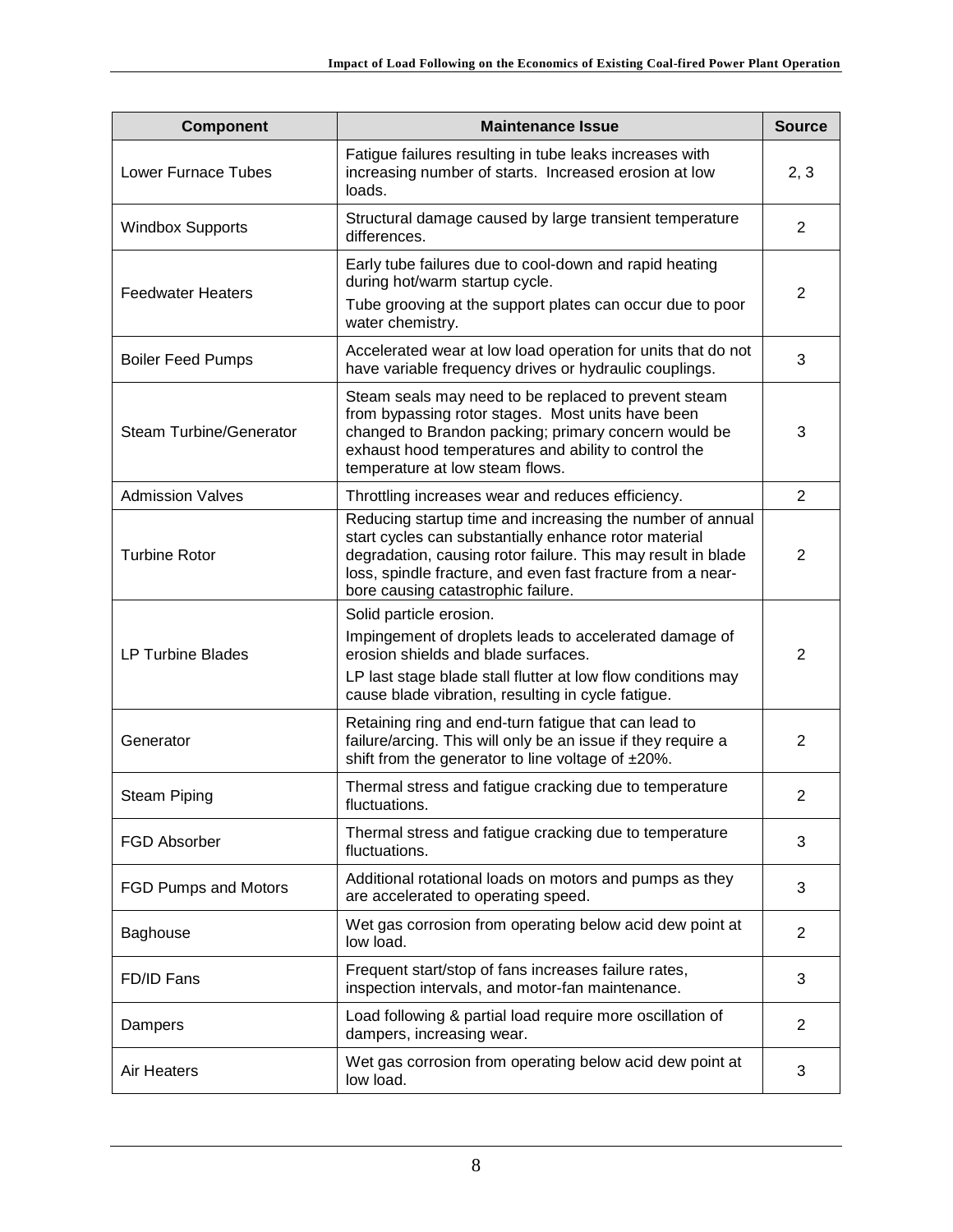| <b>Component</b>   | <b>Maintenance Issue</b>                                                                                                                                          |  |  |  |
|--------------------|-------------------------------------------------------------------------------------------------------------------------------------------------------------------|--|--|--|
| <b>Pump Motors</b> | More wear on oscillation valves and motor due to<br>oscillation of control valves. VFDs could prolong life of<br>motor and control valves and reduce energy load. |  |  |  |
| Condenser          | Tube grooving at support plates can occur due to poor<br>water chemistry.                                                                                         |  |  |  |

### <span id="page-14-0"></span>**3 Impacts of Cold Starts on O&M Frequency and Cost**

This section assesses the impact of cycling on the operating and maintenance frequency cost for the susceptible components identified in [Exhibit 3.](#page-12-1) Cost data from various sources was normalized to the 300 MW subcritical coal-fired unit size, and were adjusted for inflation to mid-2013 U.S. dollars.

Depending on the susceptible component selected, cycling-induced damage may:

- Vary the frequency at which planned or unplanned major repairs (or equipment replacement) are required,
- Increase the total expected costs associated with a given major repair or replacement (e.g. more boiler tubes need replacement, larger area to re-line in absorber, etc.),
- <span id="page-14-1"></span>• Increase the annual routine maintenance and inspection costs.

#### **3.1 Impact on Frequency of Equipment Repair/Replacement**

An analysis is used to evaluate the impact of cycling on the frequency at which major repair or total replacement of a susceptible component takes place. The scope of this report is limited to cold starts, which are expected to have a more significant impact on plant equipment – per start – then either warm or hot starts. [\[1\]](#page-11-1) For this reason, the analysis on each susceptible component was centered on 1, 6, and 12 cold starts per year. One cold start per year was selected as the reference case because it represents the annual outage scheduled by baseload plants.

[Exhibit 4](#page-15-0) shows the expected replacement frequency of susceptible components, as well as cost implications (replacement/major repair, and annual routine inspection) as functions of the number of annual cold starts. The data are from WorleyParsons' experience in the construction and maintenance of coal-fired power plants. Most of the susceptible components show a range in the frequency at which a replacement or major repair takes place. This range represents the variability that exists for each component due to specific plant maintenance philosophy, manufacturer's recommendation, redundancy, and financial considerations, among others. There is a significant amount of overlap between the ranges and, in some cases, apparently small changes in the time between replacement/major repairs as the number of cold starts increase.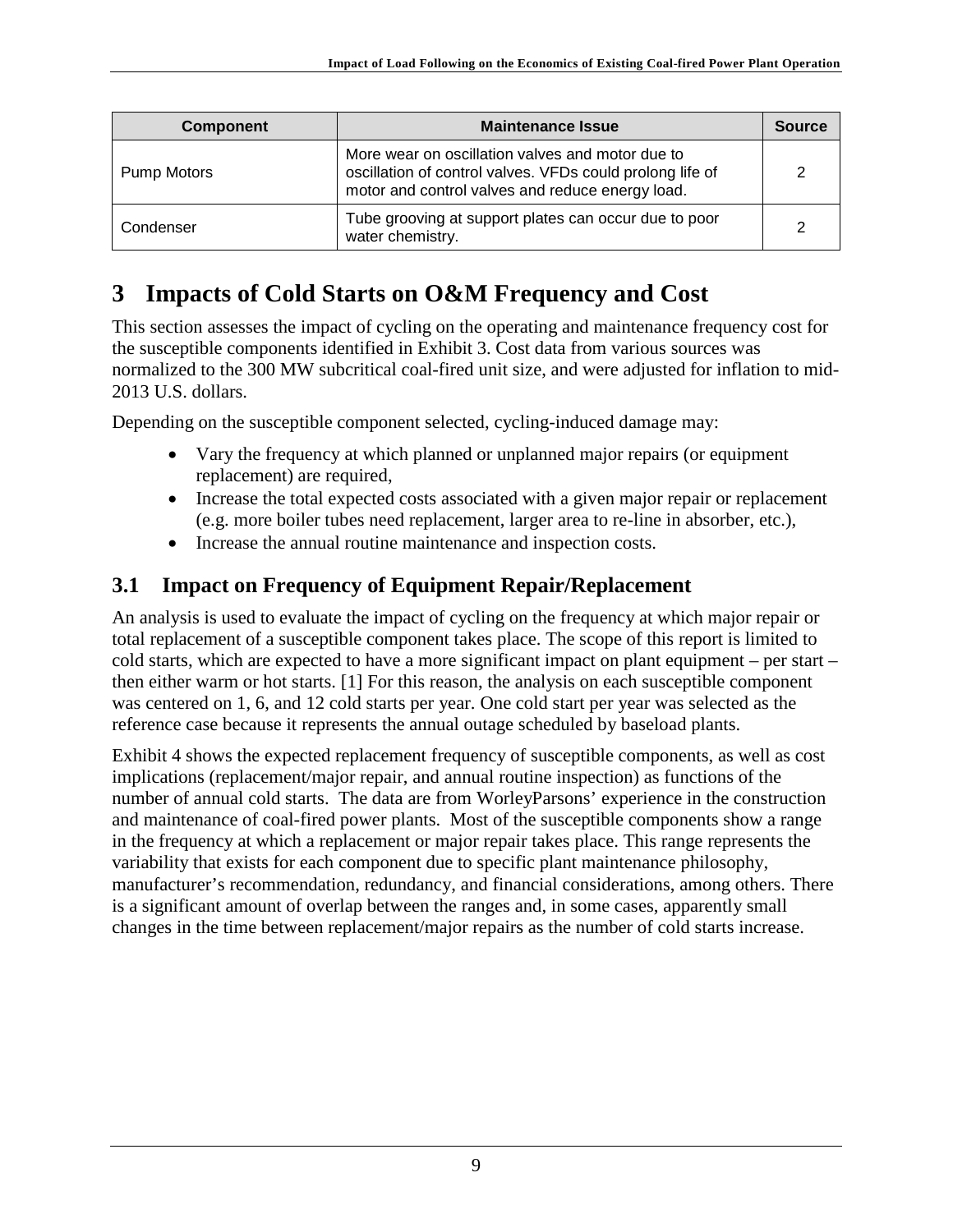<span id="page-15-0"></span>

| <b>Component</b>                        | Time Between Replacement/Major<br>Repair<br>(Years) |                       | Replacement/<br><b>Major Repair Cost</b><br>(1000\$/MW) | <b>Annual (Routine) Maintenance and</b><br><b>Inspection Cost</b><br>(1000\$/MW/year) |                      |                      |                      |
|-----------------------------------------|-----------------------------------------------------|-----------------------|---------------------------------------------------------|---------------------------------------------------------------------------------------|----------------------|----------------------|----------------------|
|                                         | 1 Start                                             | 6 Starts              | 12 Starts                                               |                                                                                       | 1 Start              | 6 Starts             | 12 Starts            |
| Coal Pulverizer                         | 6                                                   | 5                     | 4                                                       | 1.33                                                                                  | 0.92                 | 1.0                  | 1.0                  |
| <b>Steam Drum</b>                       | Annual<br>maint. only                               | Annual<br>maint. only | Annual<br>maint. only                                   | N/A                                                                                   | 1.8                  | 2.2                  | 2.2                  |
| <b>Boiler Refractory</b>                | Annual<br>maint. only                               | Annual<br>maint. only | Annual<br>maint. only                                   | N/A                                                                                   | 1.0                  | 1.5                  | 1.5                  |
| Superheater/Headers/Tubes               | 10                                                  | $9 - 10$              | $8 - 10$                                                | $8 - 30.6$                                                                            | 0.067                | 0.080                | 0.080                |
| <b>Reheater Tubes</b>                   | 10                                                  | $9 - 10$              | $8 - 10$                                                | $10 - 23.3$                                                                           | 0.067                | 0.080                | 0.080                |
| <b>Economizer Tubes</b>                 | 9                                                   | $8-9$                 | $7 - 8$                                                 | $5.0 - 10.0$                                                                          | 0.067                | 0.080                | 0.080                |
| <b>Lower Furnace Tubes</b>              | $8 - 10$                                            | $7-9$                 | $6 - 8$                                                 | $0.15 - 1.05$                                                                         | 0.067                | 0.080                | 0.080                |
| <b>Windbox Supports</b>                 | $8 - 10$                                            | $7 - 9$               | $6 - 8$                                                 | $0.33 - 0.50$                                                                         | 0.067                | 0.080                | 0.080                |
| <b>Feedwater Heaters</b>                | $15 - 20$                                           | 18                    | 15                                                      | $0.67 - 4.33$                                                                         | 0.25                 | 0.25                 | 0.25                 |
| <b>Boiler Feed Pumps</b>                | $8 - 10$                                            | $7 - 9$               | $6 - 8$                                                 | 0.50                                                                                  | 0.25                 | 0.30                 | 0.30                 |
| <b>Steam Turbine Generator</b><br>(STG) |                                                     |                       |                                                         |                                                                                       | 0.030                | 0.030                | 0.030                |
| Minor Overhaul                          | $2 - 4$                                             | $2 - 3$               | $2 - 3$                                                 | 0.53                                                                                  | N/A                  | N/A                  | N/A                  |
| Major Overhaul                          | $5 - 10$                                            | $5-8$                 | $5-8$                                                   | 10                                                                                    | N/A                  | N/A                  | N/A                  |
| <b>Admission Valves</b>                 | $2 - 4$                                             | $2 - 3$               | $2 - 3$                                                 | Incl. in minor<br>overhaul cost                                                       | Incl. in STG<br>cost | Incl. in STG<br>cost | Incl. in STG<br>cost |
| <b>Turbine Rotor</b>                    | $5 - 10$                                            | $5 - 8$               | $5-8$                                                   | Incl. in major<br>overhaul cost                                                       | Incl. in STG<br>cost | Incl. in STG<br>cost | Incl. in STG<br>cost |
| LP Turbine Blades                       | $5 - 10$                                            | $5 - 8$               | $5-8$                                                   | Incl. in major<br>overhaul cost                                                       | Incl. in STG<br>cost | Incl. in STG<br>cost | Incl. in STG<br>cost |

#### **Exhibit 4 Impact of More Frequent Starts/Stops on Component Replacement/Major Repair Frequency and Maintenance Costs**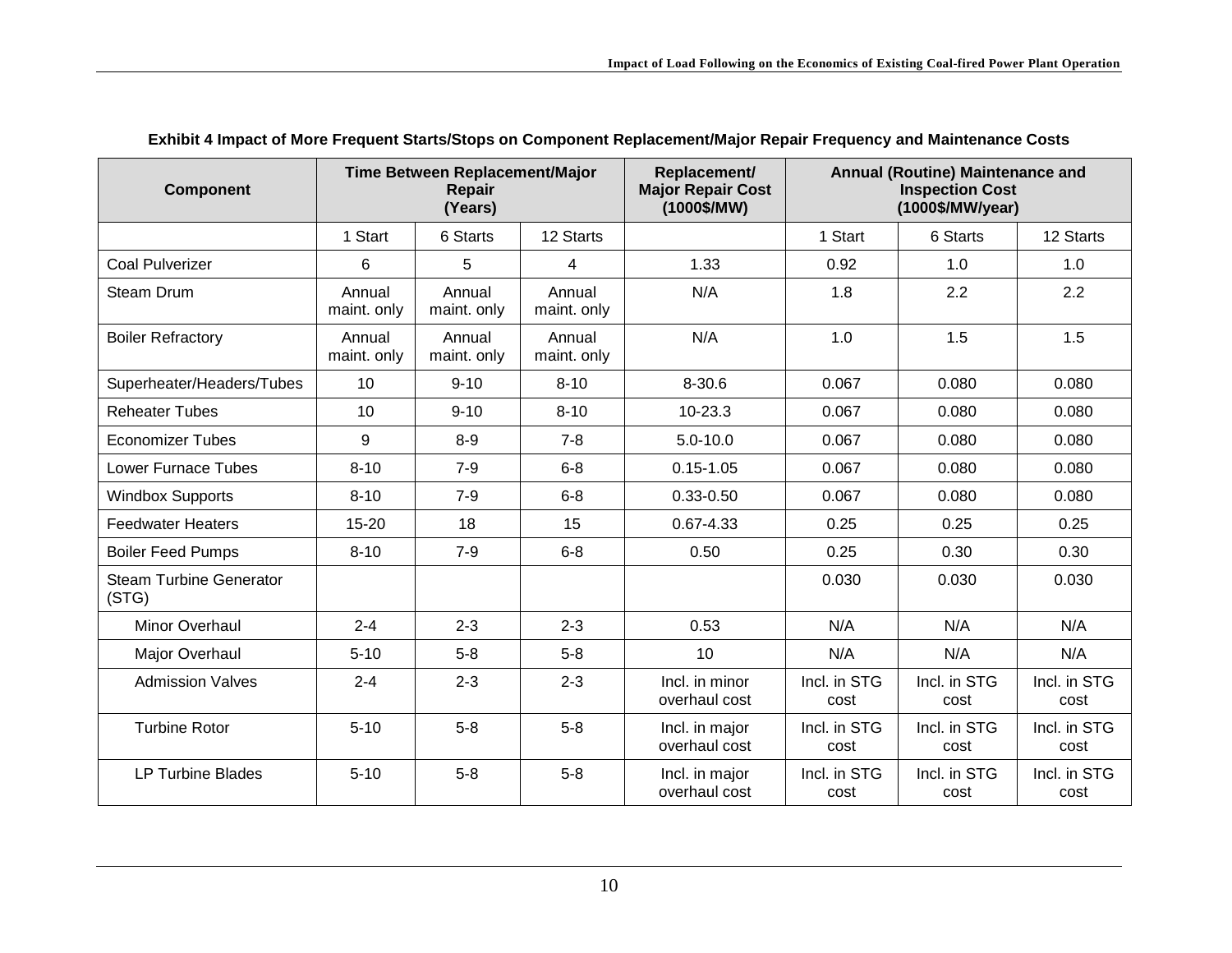| <b>Component</b>   | Time Between Replacement/Major<br>Repair<br>(Years) |              |           | Replacement/<br><b>Major Repair Cost</b><br>$(1000\$ /MW) | Annual (Routine) Maintenance and<br><b>Inspection Cost</b><br>(1000\$/MW/year) |                      |                      |
|--------------------|-----------------------------------------------------|--------------|-----------|-----------------------------------------------------------|--------------------------------------------------------------------------------|----------------------|----------------------|
| Generator          | $5 - 10$                                            | $5 - 8$      | $5 - 8$   | Incl. in major<br>overhaul cost                           | Incl. in STG<br>cost                                                           | Incl. in STG<br>cost | Incl. in STG<br>cost |
| Steam Piping       |                                                     | 25 year life |           | 63.3                                                      | 0.067                                                                          | 0.080                | 0.080                |
| FGD Absorber       | 15                                                  | $14 - 15$    | $13 - 15$ | $3.11 - 6.23$                                             | 0.031-0.062                                                                    | 0.044-0.087          | $0.056 - 0.11$       |
| FGD Pumps & Motors | $8 - 10$                                            | $7-9$        | $6 - 8$   | 0.30                                                      | 0.25                                                                           | 0.30                 | 0.30                 |
| Baghouse           | 5                                                   | $4 - 5$      | $3-5$     | 2.38                                                      | 0.48                                                                           | 0.56                 | 0.58                 |
| FD/ID Fans         | 5                                                   | $4 - 5$      | 4         | 0.57                                                      | 0.077                                                                          | 0.077                | 0.077                |
| Dampers            | 5                                                   | $4 - 5$      | 4         | 0.40                                                      | Incl. w/ fans                                                                  | Incl. w/ fans        | Incl. w/ fans        |
| Air Heaters        | 10                                                  | $9 - 10$     | $8 - 10$  | 5.67                                                      | 0.63                                                                           | 0.82                 | 0.82                 |
| <b>Pump Motors</b> | $8 - 10$                                            | $7-9$        | $6 - 8$   | 0.12                                                      | 0.50                                                                           | 0.60                 | 0.60                 |
| Condenser          | 5                                                   | 5            | 5         | 2.00                                                      | 0.180                                                                          | 0.182                | 0.182                |

Note: All costs are in mid-2013 dollars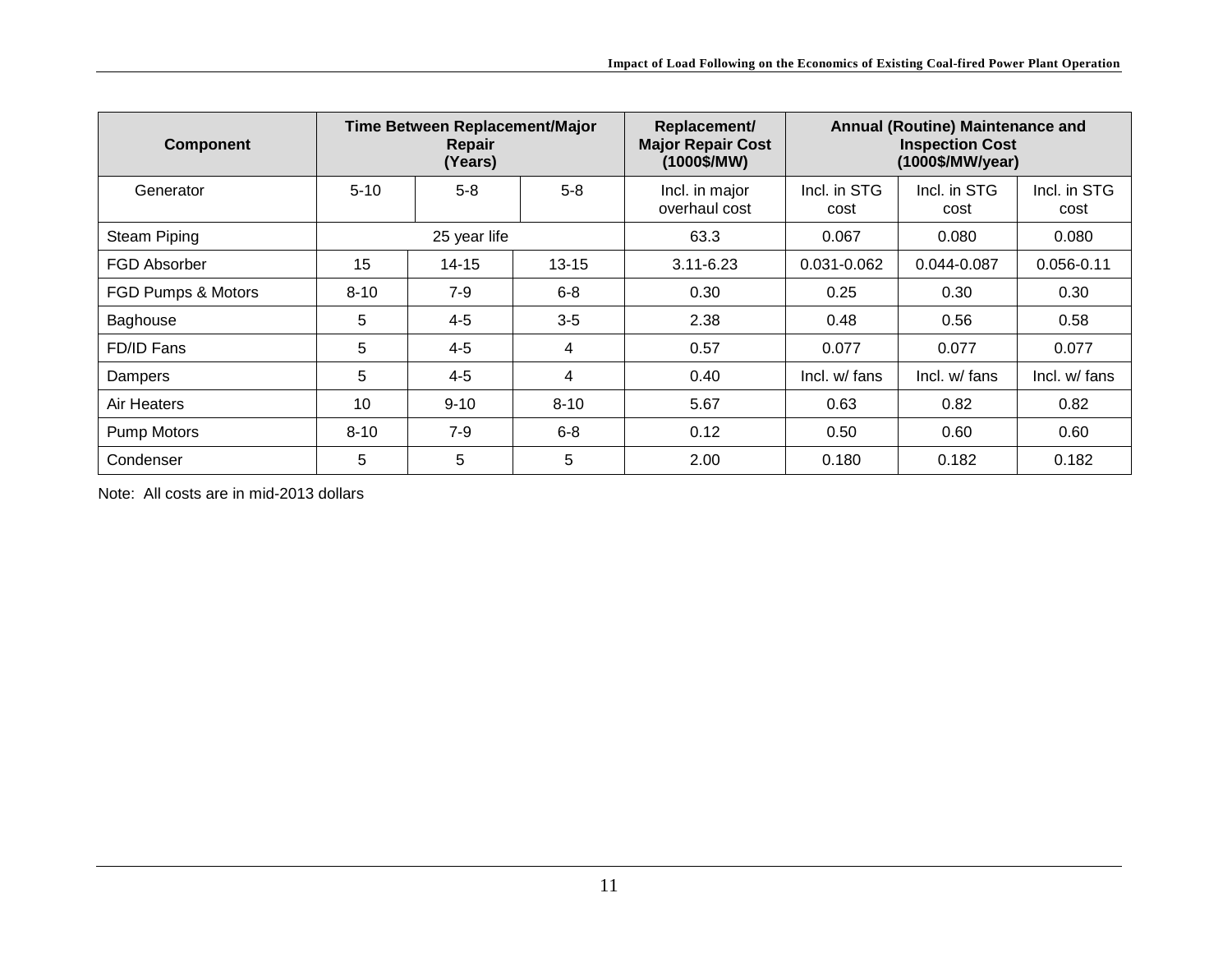For most susceptible components, in particular the boiler components, there is a direct correlation between the number of cold starts and the frequency of major repairs or replacement. This will have an impact on the O&M costs throughout the life of the plant. For example, over a 30 year plant life, the coal pulverizer is expected to undergo 5 major repairs if operated with 1 cold start per year, but this number increases to 6 and 7 major repairs if the unit shut downs every other month (6 cold starts) or monthly (12 cold starts) on average.

Other susceptible components, such as the steam turbine generator, exhibit a similar general trend, but the frequency of the minor and major overhauls is affected more by scheduling factors than by the cycling-induced damage that they may sustain. Steam turbine minor overhauls consist primarily of valve work, equipment calibration, and general inspection. Major overhauls include minor overhaul tasks, opening of the turbine casing, examination of blading and stator core, and dismantling the generator rotor. Major overhauls are very labor and capital intensive, and so periodic maintenance is based on the number of operating hours and the plant's assessment of the remaining life of the rotor. As such, the frequency range for minor and major overhauls remains unaltered for 6 and 12 cold starts.

The condenser major repair frequency is expected to remain the same irrespective of the number of cold starts since condenser re-tubing requires opening the condenser casing, which is extremely labor intensive. In this case, the nature of the repair sets the scheduling frequency for maintenance.

The boiler refractory periodic maintenance is listed as "annual maint. only" (annual maintenance only), since the refractory is normally repaired annually, and thus the costs incurred are listed under the annual (routine) maintenance and inspection costs shown in [Exhibit 4.](#page-15-0) Similarly, the boiler steam drum does not have a total replacement cost or period since it is not economically feasible to replace this component. Costs associated with annual repairs and inspections are included under the annual routine maintenance cost in [Exhibit 4.](#page-15-0)

<span id="page-17-1"></span>In the case of steam piping, no plant data were available for the frequency of periodic major repair, so the initial total installed cost for steam piping over a 25- year life was utilized in the cost analysis [[5](#page-35-5)].

### <span id="page-17-0"></span>**3.2 Impact on Periodic Replacement/Major Repair Cost**

The estimated total installed costs, expressed in thousands of dollars per megawatt, for the susceptible components are also listed in [Exhibit 4.](#page-15-0) These costs either represent a major repair or a total component replacement cost. Typically, these costs represent periodic major maintenance, with the exception of some boiler components (superheater, reheater, and economizer) and the steam piping. All cost data presented has been scaled to a 300 MWe plant size and adjusted to mid-2013 U.S. dollars.

The replacement and major maintenance costs are sometimes given as a range due to the variations in component design, task complexity, differing scope of work, labor costs, and/or materials of construction.

The different steam turbine components have been grouped into the minor and major overhaul costs as indicated in Section [2.](#page-12-0)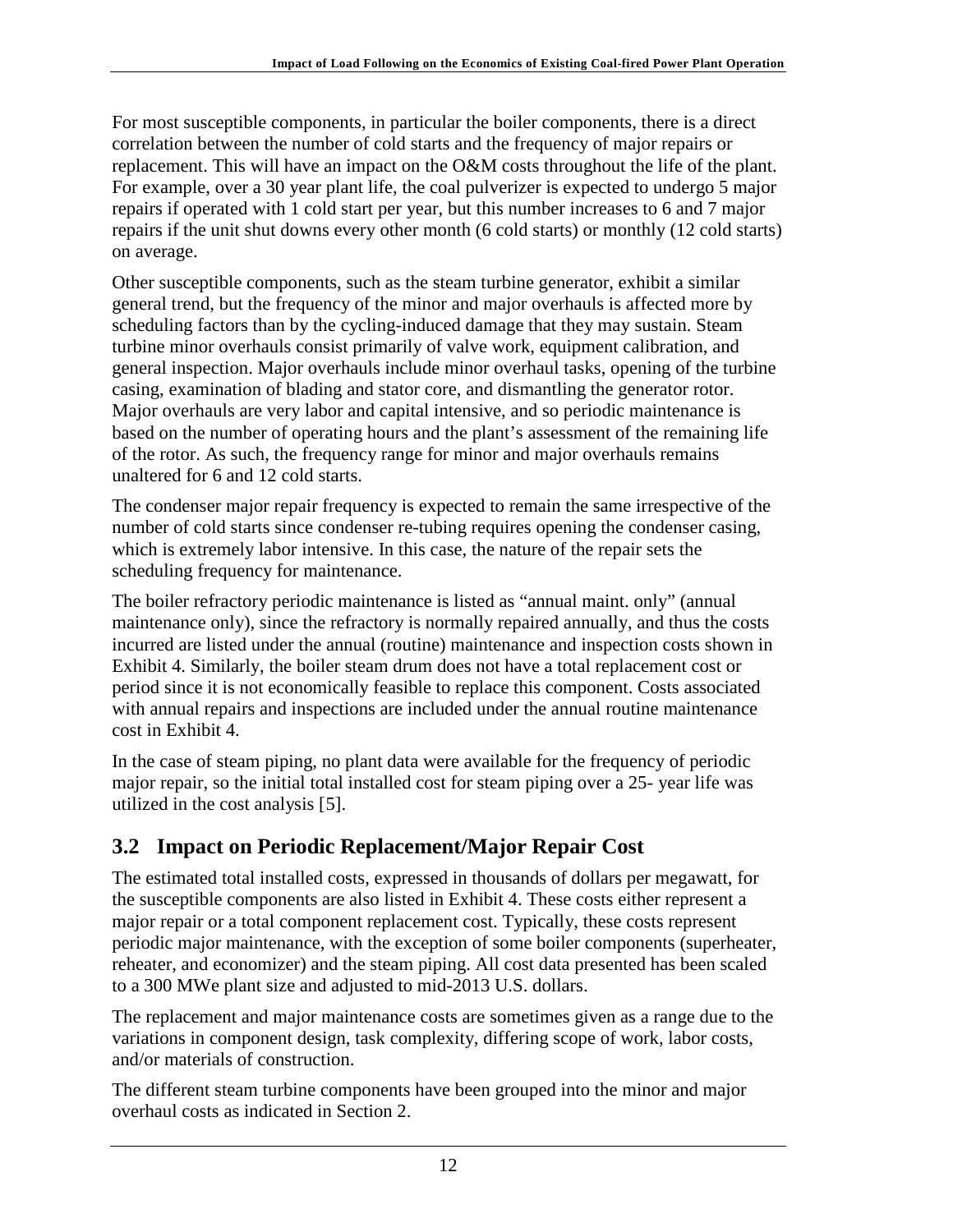The frequency of maintenance and replacement of susceptible components is a function of the number of annual starts and stops. In reality, a susceptible component may be scheduled for service at regular intervals but at a higher repair/replacement cost due to increased damage from a more intensive mode of operation (increased starts and stops). The latter approach, though perhaps more realistic for a given power plant, would require historical operational data to establish a working baseline in order to differentiate the impact of cycling from regular wear and tear, human error, plant modifications, market price fluctuations, and other factors.

### <span id="page-18-0"></span>**3.3 Impact on Routine Annual Maintenance and Inspection Cost**

[Exhibit 4](#page-15-0) shows the estimated total routine maintenance and inspection costs for the susceptible components for a given number of cold starts. These routine costs include those maintenance items that are performed regularly every year (e.g. bearing replacement, lubrication tasks, tube leak repairs, valve replacement, etc.), including detailed component inspections, non-destructive evaluations, instrument recalibration, and others. In most cases, labor costs, including contractor labor, account for the majority of the cost listed.

Most susceptible components show an increase in the annual routine maintenance costs when the number of cold starts is increased from 1 to 6 or 12. These higher routine costs are explained by having more frequent inspections for a given component to monitor the cycling-induced damage. Often, the routine maintenance cost does not vary from 6 to 12 cold starts because the inspections are scheduled and the damage induced by the number of starts and stops is gradual.

The superheater, reheater, economizer, lower furnace tubes, windbox supports, and steam piping show the same annual routine maintenance cost because it includes the cost of inspections and non-destructive evaluations. Increasing the number of starts/stops from the reference case elevates these costs by an estimated 20%.

The susceptible components associated with the STG are serviced and examined during minor or major overhauls. The annual routine maintenance cost listed under STG corresponds to overspeed tests and visual inspections of the different components (e.g. gearbox, seals, bearings, instrumentation, etc.) for leaks, wear, filter plugging, and vibration damage.

The routine maintenance costs for FD/ID fans remain constant because they represent the annual detailed inspection, changes of oil filters, and checking of the oil condition. The routine maintenance costs also include any necessary inspection of the dampers.

### <span id="page-18-1"></span>**4 Impacts of Starts and Stops on Annual Startup Fuel and O&M Costs**

#### Startup Fuel Costs

With every cold start there is a cost for startup fuel to heat the unit. In addition, there is an impact on the unit's heat rate after a hot, warm, or cold start. In Intertek APTECH's 2012 "Power Plant Cycling Costs" report, this percent increase in effective weekly heat rate is given as 0.44 percent for large (300 – 900 MW), subcritical coal units; irrespective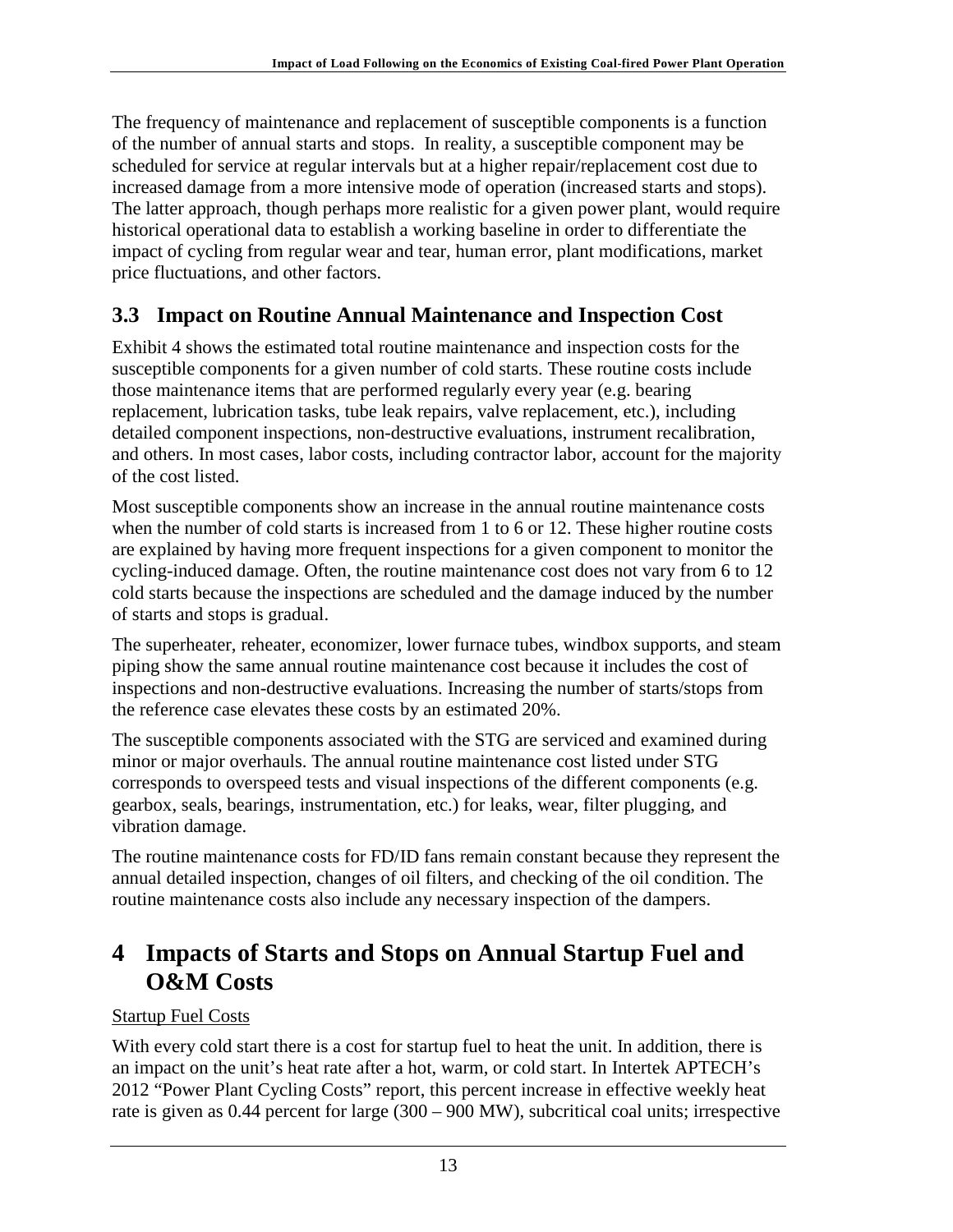of the type of start. [\[4\]](#page-12-5) For the purposes of this report, "startup fuel costs" include the fuel cost to heat the unit and the additional coal burned during the first week due to a 0.44 percent increase in heat rate.

#### Susceptible Components' O&M costs

For each susceptible component, the major repair or replacement costs were multiplied by the number of instances it has to be repaired or replaced over a 30-year operational period, for each given number of cold starts. These costs are then normalized on a firstyear basis. Any residual repair/replacement cost left in the component at the 30th year is credited evenly over the entire operation period. The total annual O&M costs for the susceptible components considered in this report are the summation of the annualized periodic major repair/replacement, the routine maintenance, and the startup fuel costs. This total cost is then divided by 300 MW to express them in dollars per megawatts, per year.

Since the time between periodic maintenance was estimated and presented in [Exhibit 4](#page-15-0) as a range of years in most cases, the total O&M cost is presented in this report for both the minimum estimated repair/replacement frequency (less frequent component replacement/repair, as shown in [Exhibit 4\)](#page-15-0) and the maximum repair/replacement frequency (more frequent component replacement/repair, as shown in [Exhibit 4\)](#page-15-0) for a given number of cold starts.

[Exhibit 5](#page-19-0) lists the assumptions utilized in this report to develop the cost estimation analysis. These assumptions were used to develop total annual costs (on a capacity basis, in units of \$/MW/year) and cost of electricity (\$/MWh). These costs are typically broken down by capital (loan repayment), fixed O&M, variable O&M, and fuel costs. Capital and fixed O&M are considered to be fixed costs (independent of the number of annual megawatt hours generated). The fuel and variable O&M costs are considered to be variable costs and their total annual costs are proportional to the annual number of megawatt hours generated.

<span id="page-19-0"></span>

| No.            | <b>General Report Basis</b>                                                       |                                                         |  |  |
|----------------|-----------------------------------------------------------------------------------|---------------------------------------------------------|--|--|
|                | <b>Plant Operation</b>                                                            | 30 years                                                |  |  |
| 2              | <b>Boiler Fuel</b>                                                                | Illinois No. 6 Coal                                     |  |  |
| 3              | <b>Fuel Cost</b>                                                                  | \$2.35/MBtu                                             |  |  |
| 4              | <b>Total Plant Fixed Costs (including susceptible</b><br>components) <sup>5</sup> | \$73,623/MW/yr                                          |  |  |
| 5              | Non-fuel variable operating costs <sup>5</sup>                                    | \$8.47/MWh                                              |  |  |
| 6              | Nominal Heat Rate for 300 MW Plant at Full Load                                   | 10,000 Btu/kWh                                          |  |  |
| $\overline{7}$ | Nominal Annual Capacity Factor for Baseload Plant                                 | 85%                                                     |  |  |
| 8              | <b>Capital Costs</b>                                                              | None (existing unit assumed<br>to be fully depreciated) |  |  |
| 9              | Cost of Electricity                                                               | \$41.86/MWh                                             |  |  |

#### **Exhibit 5: General Report Basis**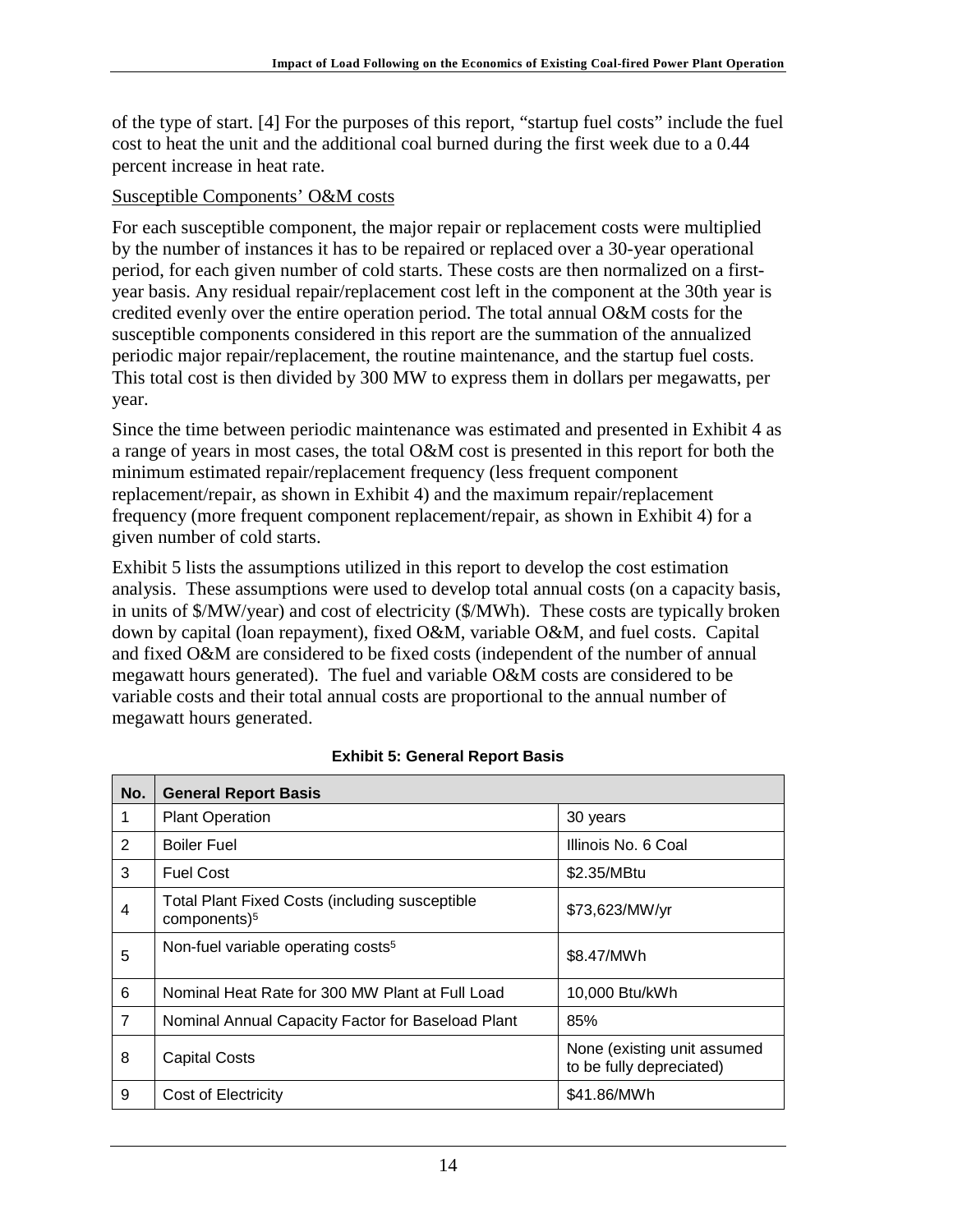### <span id="page-20-0"></span>**4.1 Annual Startup Fuel Costs and Susceptible Components' O&M Costs**

The startup fuel costs and susceptible components' O&M costs can be considered and compared in a variety of ways as illustrated in [Exhibit 6](#page-21-0) to [Exhibit 8:](#page-23-1)

- 1. [Exhibit 6](#page-21-0) shows the magnitude of these cost accounts (routine maintenance, periodic maintenance and startup fuel) as a function of the number of cold starts per year for both the minimum and maximum replacement frequency shown in [Exhibit 4.](#page-15-0)
- 2. [Exhibit 7](#page-22-0) contains the same cost accounts shown in [Exhibit 6,](#page-21-0) but expresses them as total annual costs, as a function of the number of starts per year for both the minimum and maximum replacement frequency shown in [Exhibit 4.](#page-15-0)
- 3. [Exhibit 8](#page-23-1) contains the same cost accounts shown in [Exhibit 6](#page-21-0) and [Exhibit 7,](#page-22-0) but expresses them as a cost per start for both the minimum and maximum replacement frequency shown in [Exhibit 4.](#page-15-0)

The exhibits in this report labeled "Min Freq" are associated with the minimum replacement/repair frequency for components in [Exhibit 4](#page-15-0) (less frequent component replacement/repair), and the data labeled "Max Freq" are associated with the maximum replacement/repair frequency (more frequent component replacement/repair). In [Exhibit](#page-22-0)  [7,](#page-22-0) the routine maintenance costs are similar for 6 and 12 cold starts because the increase in costs from the reference year (1 cold start) are due to additional scheduled inspections, which remain constant at the higher number of cold starts. Therefore, the inspection costs do not increase with increasing cold starts beyond 6 per year. Further, the annual routine maintenance and inspection costs for susceptible components are essentially equal to the periodic major repair/replacement cost at the higher end of the replacement frequency range.

The startup fuel costs are less than 10% of either the routine or periodic maintenance costs. Therefore, the startup fuel costs do not contribute significantly to the annual costs associated with increasing the number of unit starts and stops.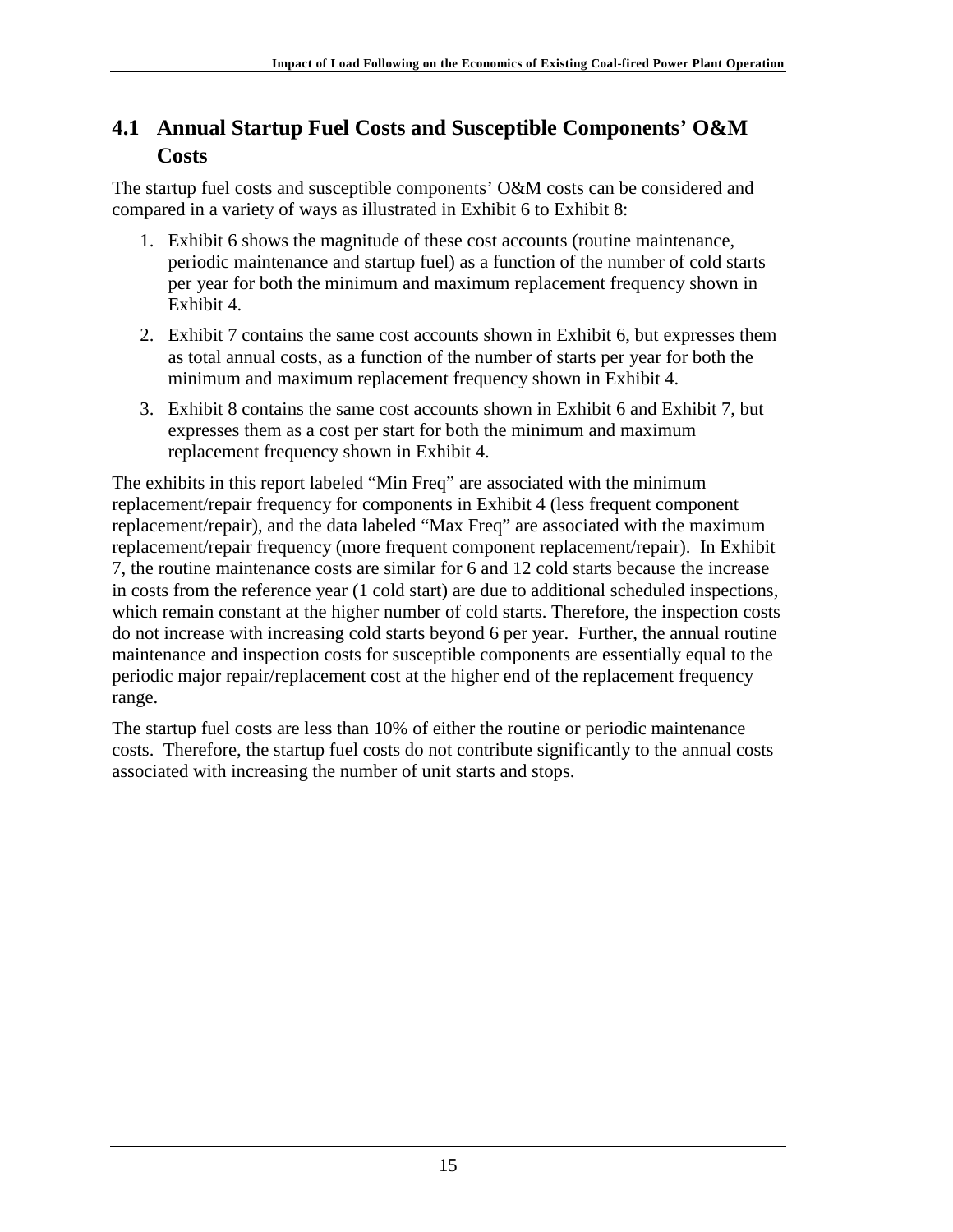<span id="page-21-0"></span>



The total annual periodic replacement/major maintenance and routine costs for susceptible components and startup fuel costs, on a per megawatt basis, are shown in [Exhibit 7.](#page-22-0) This figure combines the individual costs at each number of starts per year presented in [Exhibit 6.](#page-21-0) Based on the data, this combined cost could range from \$12,800/MW/year for 1 annual cold start to \$18,340/MW/year for 12 annual cold starts, a 43% cost increase. The total costs in [Exhibit 7](#page-22-0) represent approximately 20% of the typical annual fixed O&M costs.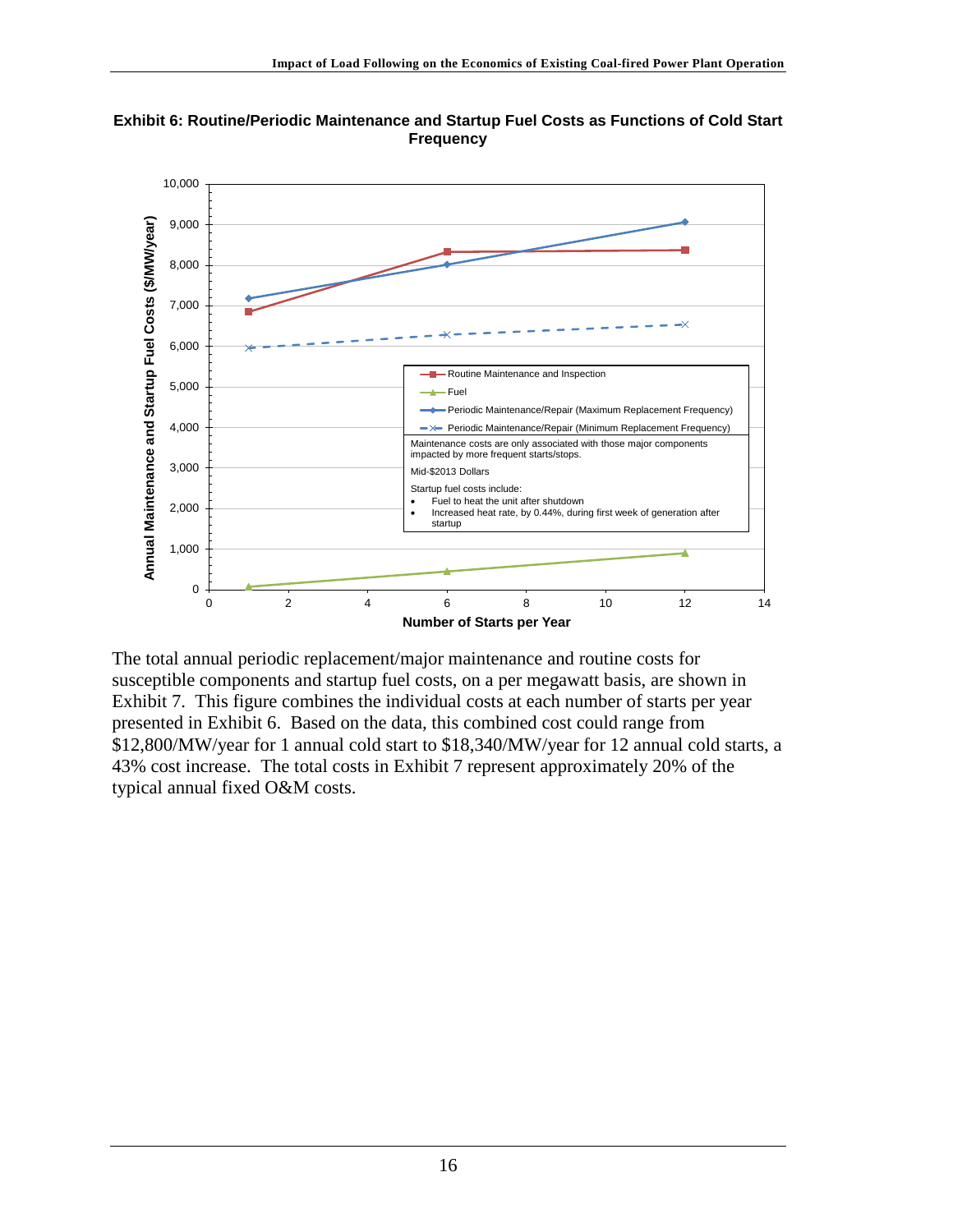#### <span id="page-22-0"></span>**Exhibit 7 Total Annual Maintenance and Startup Fuel Costs as Functions of Cold Start Frequency**



The cost per cold start per megawatt can be derived from the information presented in [Exhibit 6.](#page-21-0) The development of this metric provides information about:

- 1. If and how the cost per start changes with the number of starts per year
- 2. The factors that contribute to a change in cost per start.

The cost contributions per start from the three factors considered in this study (startup fuel, routine maintenance and inspection, and periodic maintenance/repair) can be found from the slopes of the lines between the points in [Exhibit 6.](#page-21-0) In [Exhibit 8,](#page-23-1) it is assumed that the cost for one annual cold start is the same as if there were no cold starts (i.e. the unit is online all year round). Hence, the bar charts representing the minimum and maximum cost per start for one cold start do not include a routine maintenance and inspection cost component, because one annual cold start is assumed to be typical operation.

[Exhibit 8](#page-23-1) indicates that the maintenance and startup fuel costs for susceptible components could range from \$100/MW/start to \$490/MW/start depending on the number of cold starts between 1 and 12. The cost per start range is consistent with estimates reported by APTECH in their 2012 report, which ranged from \$63/MW/start to \$286/MW/start, when considering that the APTECH estimates were reported to be lower bound costs. [\[4\]](#page-12-5)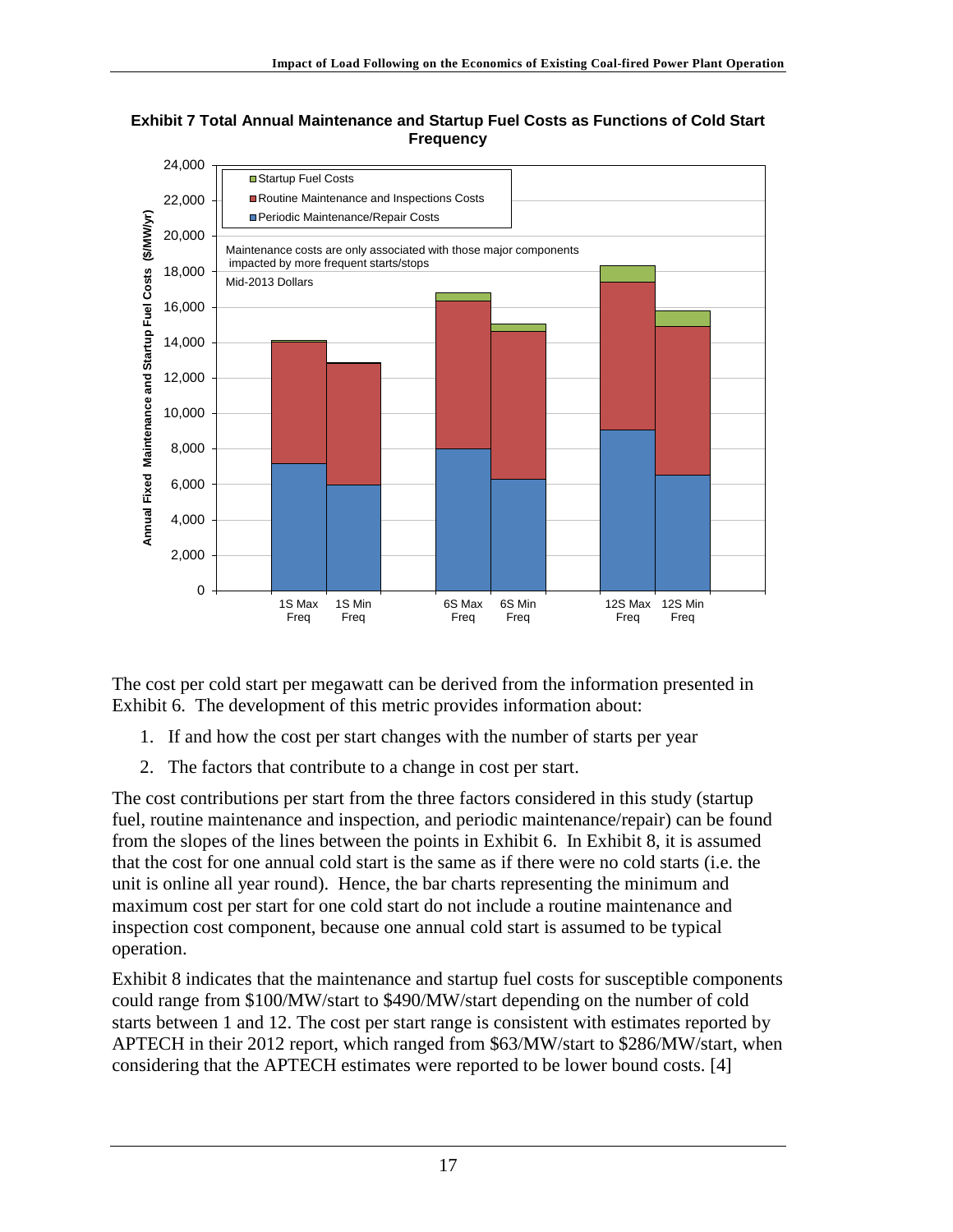From 1 to 6 starts, there can be as large as a 390% increase in the cost per start, while from 1 to 12 starts, there can be as large as a 275% increase in the costs per start. This cost per start decrease from 6 cold starts to 12 cold starts per year is primarily due to the fact that the routine maintenance and inspection cost is similar for 6 and 12 cold starts.

<span id="page-23-1"></span>

**Exhibit 8 Annual Maintenance Cost Annual Startup Fuel Costs per MW per Start**

### <span id="page-23-0"></span>**4.2 Total Fixed O&M Costs and Annual Startup Fuel Costs**

[Exhibit 9](#page-24-1) shows the estimated total annual fixed costs per megawatt. Besides the O&M and startup fuel costs for the susceptible components, this chart includes the plant "Other Fixed Costs"; that is, those costs associated with plant O&M that are not impacted by starts/stops.

These "Other Fixed Costs" shown in [Exhibit 9](#page-24-1) are those costs that are not impacted by unit shutdown frequency. These costs are obtained by subtracting the periodic/routine maintenance and startup fuel costs from the baseline (one annual shutdown) plant's Total Fixed Operating Cost. [\[2\]](#page-12-4) The annual periodic and routine maintenance costs for the susceptible components and startup fuel costs represent about 20 percent of the Total Fixed Operating cost. Further, increasing the number of cold starts/stops from 1 to 12 per year increases the Total Fixed Operating Cost by about 10%.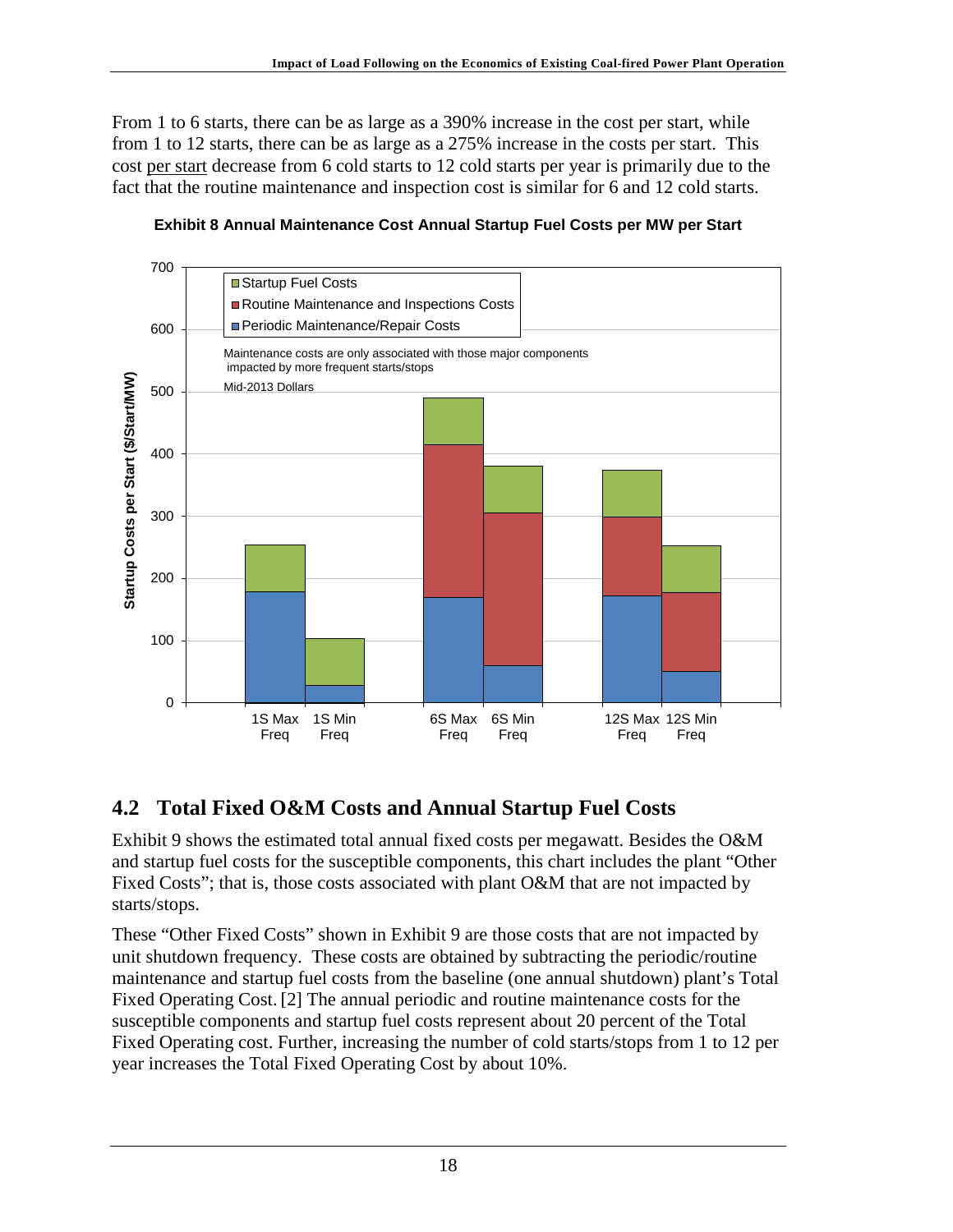<span id="page-24-1"></span>

**Exhibit 9 Total Annual Fixed O&M and Startup Fuel Costs**

### <span id="page-24-0"></span>**5 Impacts of Starts/Stops on Cost of Electricity (COE) and CO2 Emissions**

The following sections analyze the impact of more frequent starts and stops on the COE as a function of a plant's capacity factor and load factors. A typical structure of the COE and contributing costs are:

- Capital (fixed)
- Operating and Maintenance
	- o Fixed O&M
		- Annual operating labor
		- **Maintenance labor including inspections (included in this analysis)**
		- Administrative and support labor
		- Property taxes and insurance
		- **Maintenance materials and some replacement equipment (included in this analysis)**
		- **Startup fuel costs (included in this analysis)**
	- o Variable O&M
		- Fuel
		- Chemicals
		- Water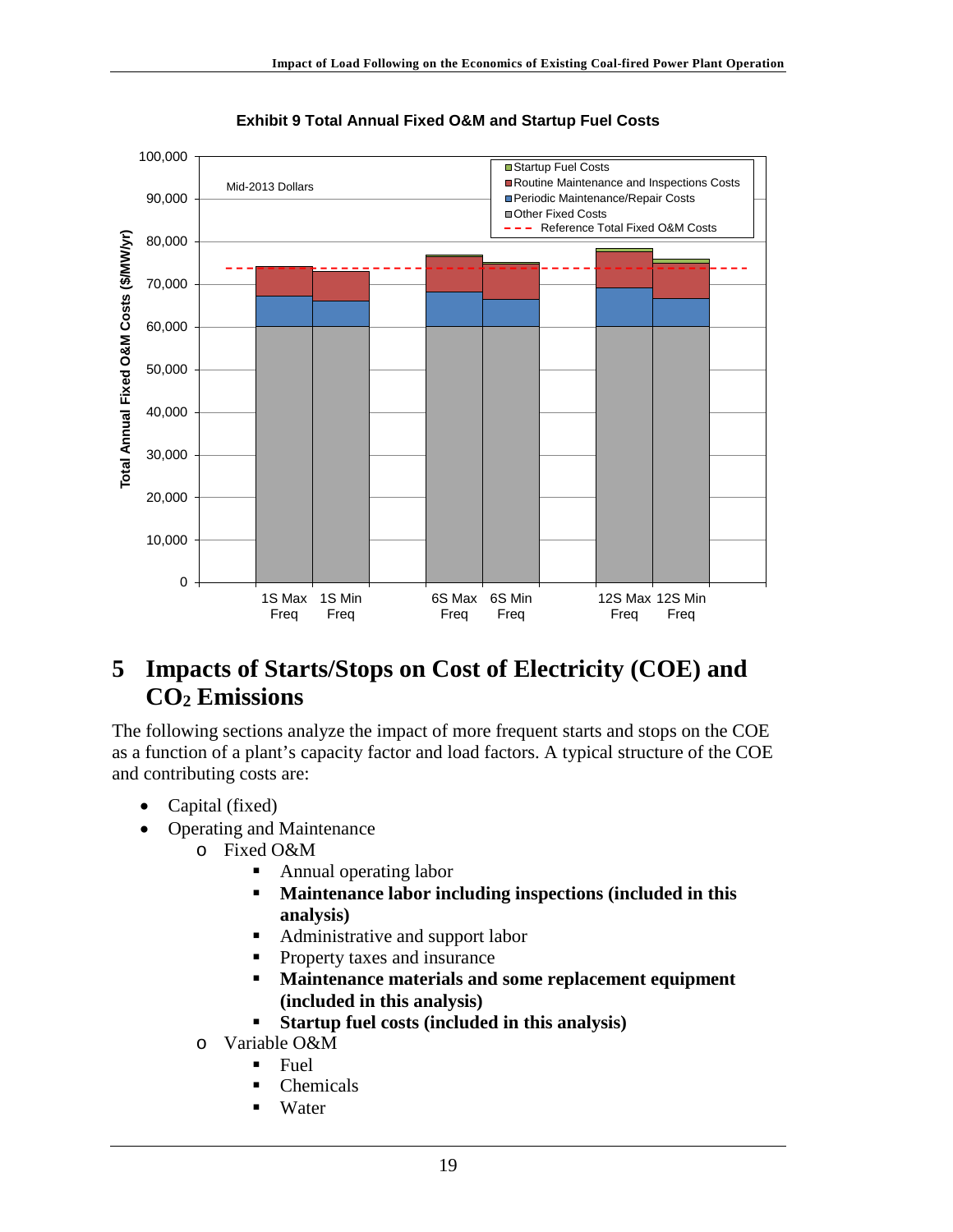For these analyses, the assumption is made that the capital costs are completely paid off and are no longer considered part of the COE calculation. In this case, the only remaining costs are the O&M and fuel costs. Components of particular interest to the impact of cold starts are bolded in the above list.

The annual capacity factor, the ratio of a plant's annual generation to the plant's generation if it runs at 100 percent capacity for one year, can be varied by either reducing the plant's number of operating hours, operating at a reduced power output (lower load factor), or a combination of both. The load factor is defined as the ratio of the plant's actual power output to the design full load power output. The COE is also impacted by the load factor in that the heat rate for a pulverized coal-fired power plant (and therefore the fuel cost) varies with load factor.

In addition, the reduced operation expected for existing coal-fired power generators will result in a decrease in their annual  $CO<sub>2</sub>$  emissions.

#### <span id="page-25-0"></span>**5.1 Susceptible Components' O&M Costs Impact on COE**

The COE contribution from the susceptible components' O&M costs (periodic maintenance/repairs, routine maintenance and inspections, and startup fuel costs) can be determined by dividing the annual fixed costs, shown in [Exhibit 7,](#page-22-0) by the annual generation. The result is the contribution of the increased susceptible components' O&M costs to the COE with varying number of annual cold starts on a \$/MWh basis, shown in [Exhibit 6.](#page-21-0) These data assume an annual plant capacity factor of 85% irrespective of the number of cold starts, and a load factor of 1 (the unit runs at full load when online). Depending on the frequency of the periodic maintenance, the contribution to the COE from the susceptible components can range from \$1.73/MWh to \$2.46/MWh, 18% to 23% of the fixed operating cost. The curves shown in [Exhibit 10](#page-26-1) are the same costs in [Exhibit 6,](#page-21-0) expressed on a \$/MWh basis. [Exhibit 10](#page-26-1) exemplifies a theoretical scenario (fixed capacity and load factors at baseload operation levels) but provides insight into the additional COE costs incurred from more frequent starts and stops.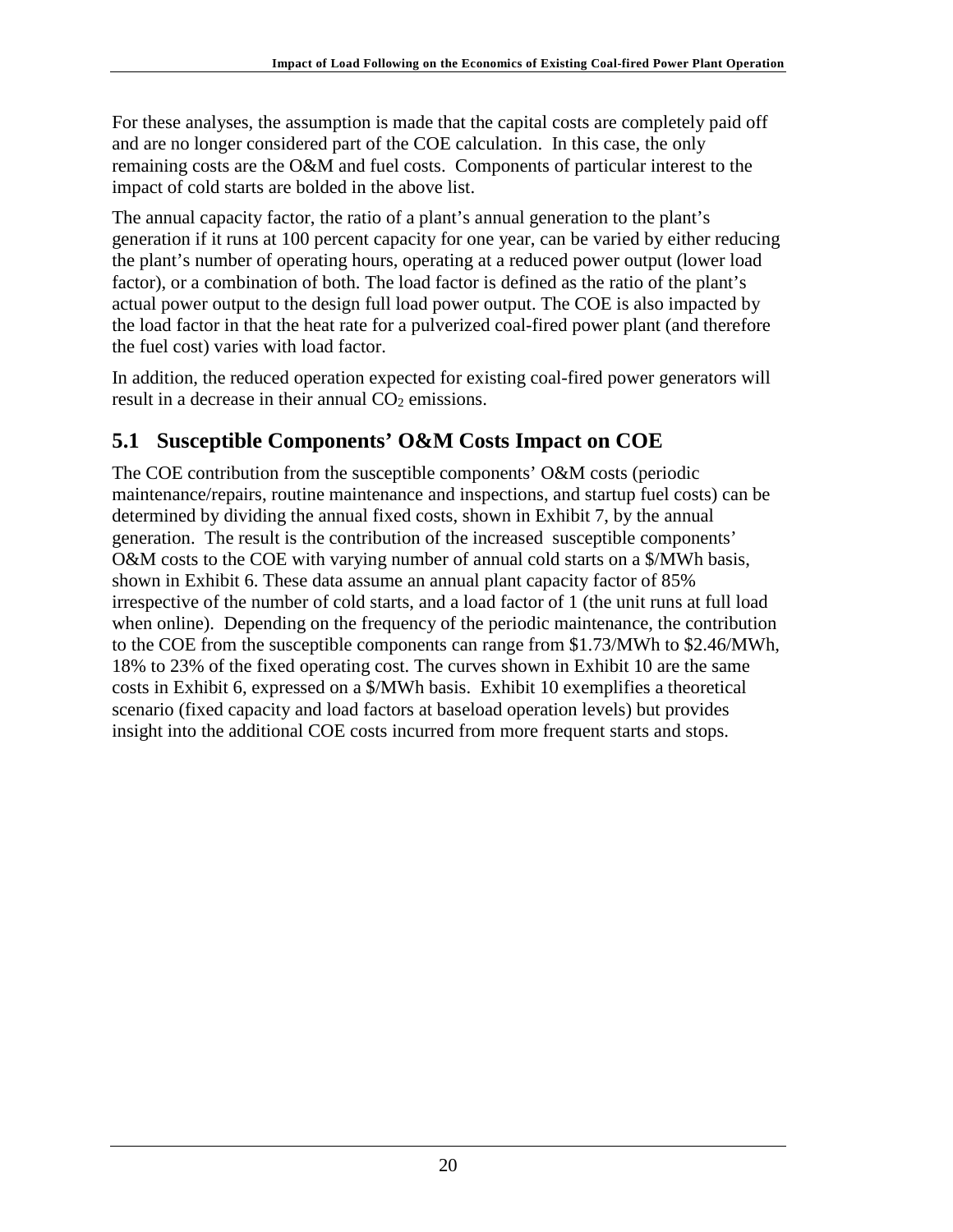<span id="page-26-1"></span>



### <span id="page-26-0"></span>**5.2 Impact of Decreasing Capacity Factor by Increasing Downtime**

[Exhibit 11](#page-27-1) considers only the susceptible components' O&M and startup fuel costs, and evaluates how that portion of the COE changes as a function of cold starts and stops, thereby resulting in a change in annual operating hours. . The costs presented in [Exhibit](#page-27-1)  [11](#page-27-1) also vary as functions of the number of cold starts (1, 6, or 12), and maintenance frequency.

[Exhibit 11](#page-27-1) also shows that the susceptible components' O&M and startup fuel costs increase as the number of starts/stops per year increases for all capacity factors. This increase is observed by the curves shifting upwards with increasing cold starts. For example, the susceptible components and startup fuel costs at 85 percent capacity factor, for 1 cold start per year (maximum frequency curve), is \$1.89/MWh. If the capacity factor is reduced to 45 percent (3,942 hours per year) by shutting the unit down once a year, the COE contribution becomes \$3.58/MWh, almost a 90 percent increase. However, if the number of cold starts is increased to 6 per year for the same 45 percent capacity factor, the COE contribution increases to \$4.26/MWh, an additional 19 percent over the 1 cold start case.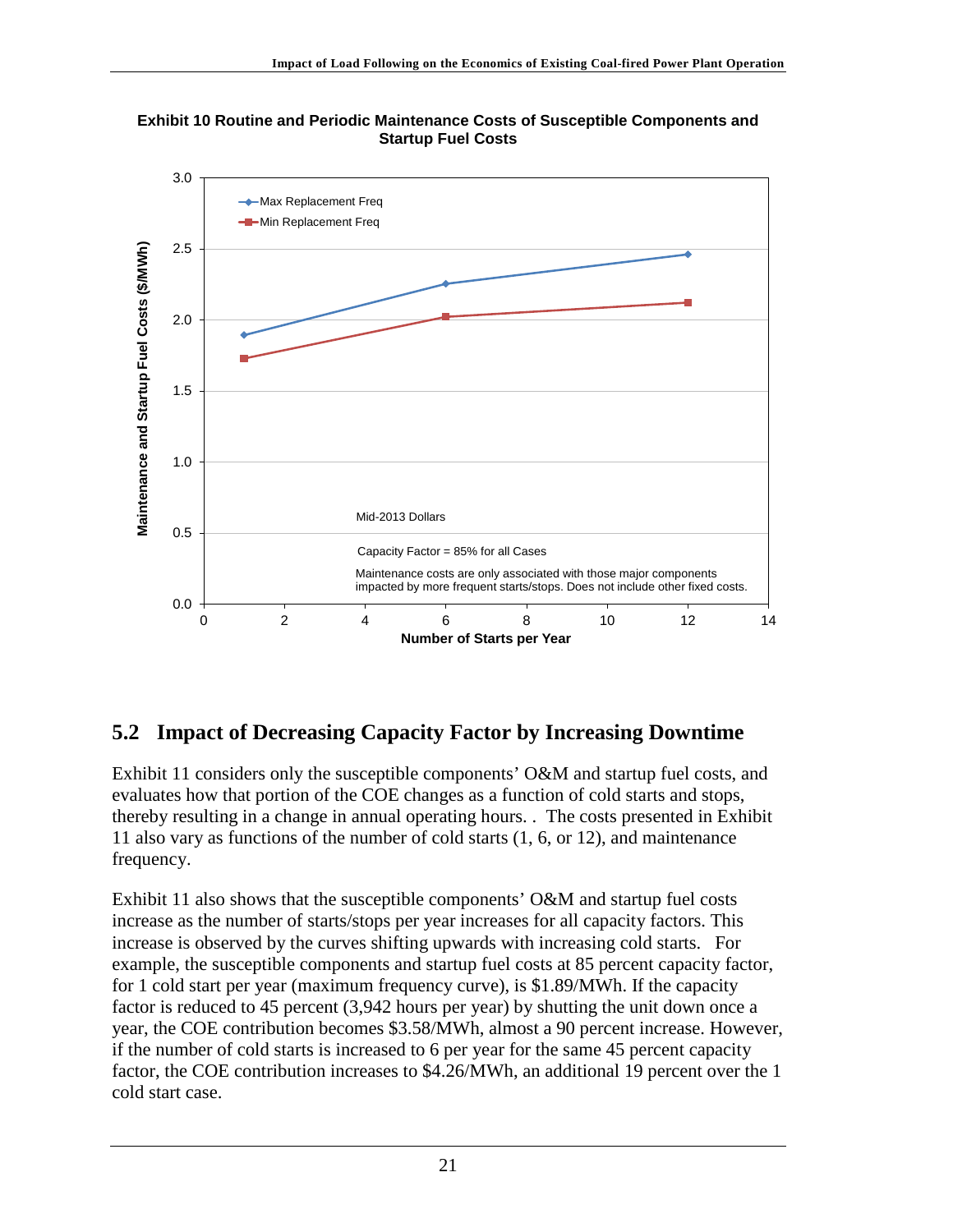

<span id="page-27-1"></span>**Exhibit 11 Maintenance and Startup Costs as a Function of Capacity Factor for a Range of Annual Starts and Stops**

### <span id="page-27-0"></span>**5.3 Impact of Decreased Load Factor on Heat Rate and Fuel Costs**

As stated before, the capacity factor can also be reduced by running the unit at partial capacity; that is, at a lower load factor. A reduction in load factor increases the unit's heat rate, which will increase the fuel costs, thus increasing the COE.

[Exhibit 12](#page-28-0) illustrates the heat rate change as the load factor is reduced. In this exhibit, the nominal heat rate at 100 percent load factor is assumed to be 10,000 Btu/kWh. The range of values at a given load factor is provided to illustrate the variation related to the plant configuration including the condenser pressure and plant condition or age.

As shown, operating at a load factors as high as 55 to 60 percent can result in a 5 percent increase in heat rate (from 10,000 to 10,500 Btu/kWh) while operating at lower load factors – 33 to 42 percent – can result in a 10 percent increase in heat rate. It is common for coal-fired generators to have minimum operating load factors of 30 or 40 percent, although some utilities are retrofitting their plants to go even lower.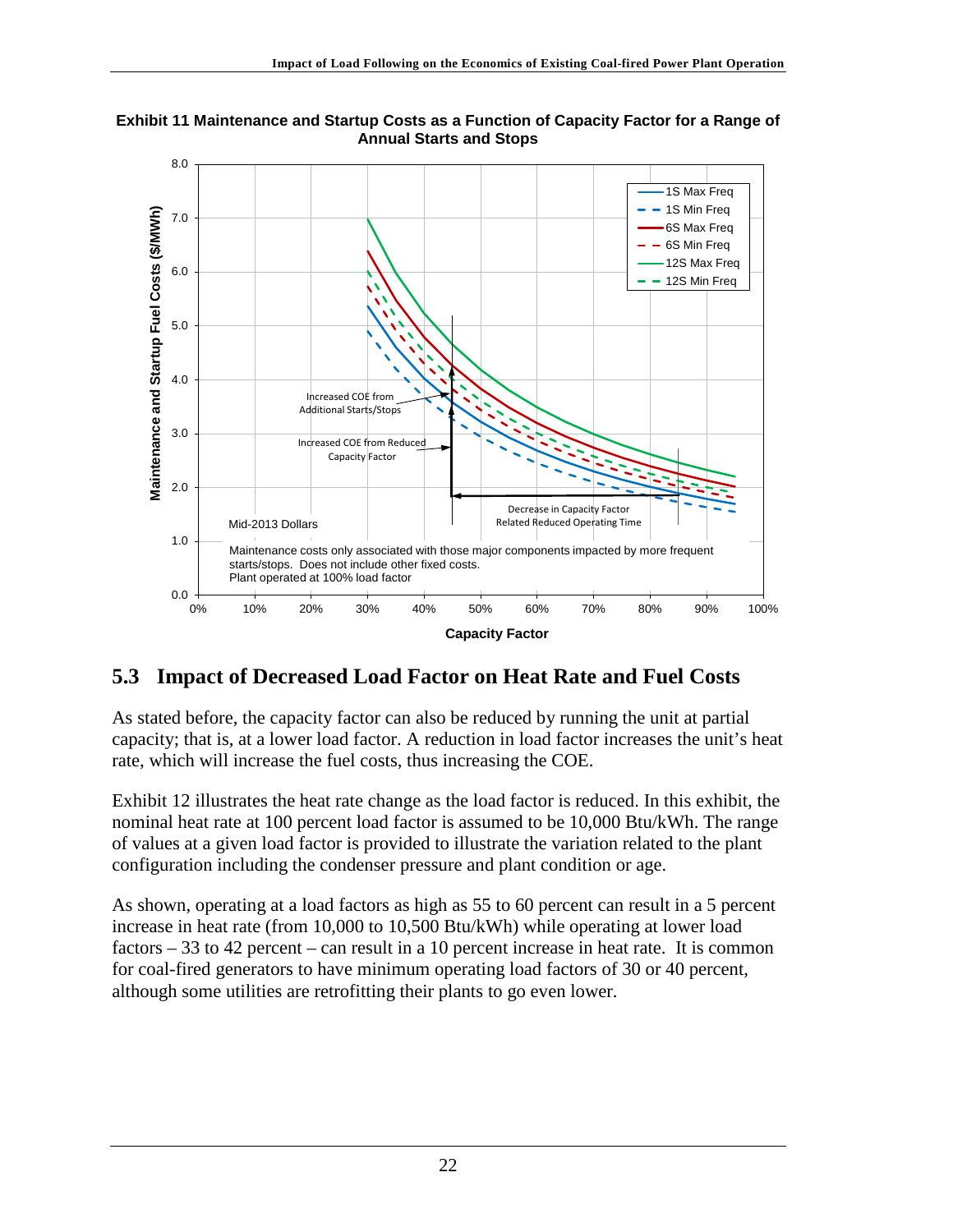<span id="page-28-0"></span>



[Exhibit 13](#page-29-1) shows the impact of a reduction in load factor on the fuel cost portion of COE (due to increased heat rate, as shown in [Exhibit 12\)](#page-28-0) for a single cold start. [Exhibit 13](#page-29-1) shows that at lower load factors, the fuel cost portion of COE increases. For example, reducing the load factor from 100 to 70 percent (which effects a reduction in capacity factor from 85 percent to 60 percent) corresponds to a \$0.55/MWh increase in the COE due to greater fuel requirements. This represents a  $2.3\%$  increase in fuel costs<sup>[9](#page-28-2)</sup>. If the plant is instead required to operate at a capacity factor of 50 percent by reducing load (about 58 percent load factor), the fuel cost portion of the COE from the additional fuel cost increases to \$1.00/MWh (on average), a 4.2% increase in fuel costs. [Exhibit 13](#page-29-1) reinforces that the fuel cost impact of operating at reduced load factor (due to adverse heat rate impacts) is minimal. The more significant cost implication is due to increased wear on mechanical components, which may require more frequent inspection, repair, or

 $\overline{a}$ 

<span id="page-28-1"></span><sup>8</sup> Curve based on WorleyParsons' engineering analysis of an 600 MW plant for a commercial client

<span id="page-28-2"></span><sup>9</sup> Using the fuel price, heat rate, and capacity factor assumptions presented i[n Exhibit 5,](#page-19-0) the fuel cost portion of the base plant COE in this analysis is \$23.50/MWh.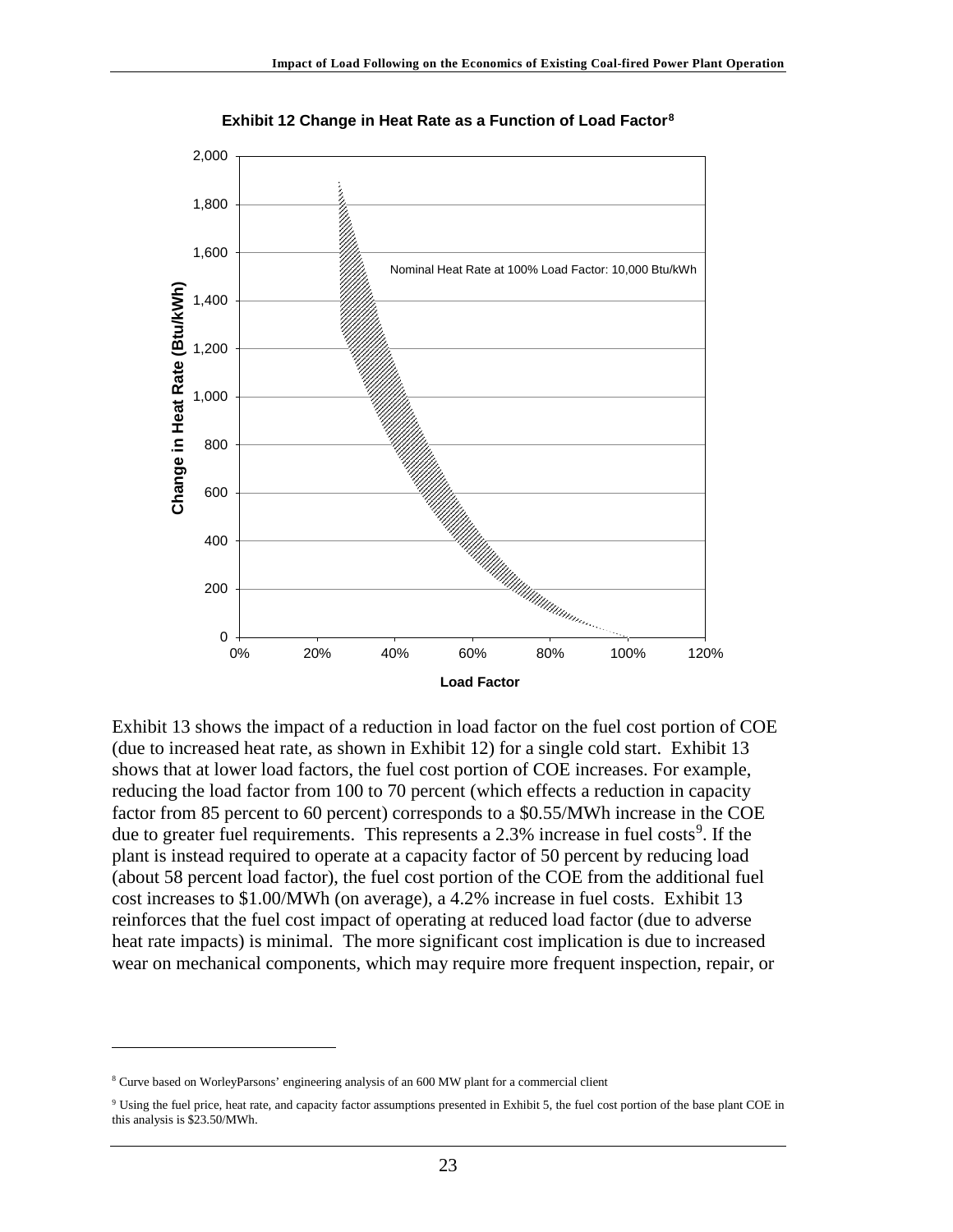<span id="page-29-1"></span>replacement. In addition, fewer annual operating hours over which to spread fixed O&M and inspection expenses amplify the impact of this cost account relative to fuel costs.



**Exhibit 13 Fuel Cost Changes as a Function of Load Factor**

### <span id="page-29-0"></span>**5.4 Impact of Decreased Load Factor and Capacity Factor on COE**

The potential for reduced capacity factor operation of coal-fired generators in the future has utilities evaluating the economic impacts of shutdowns versus operating at a decreased load factor.

[Exhibit 14](#page-30-0) shows the cost implications of reducing capacity factor by shutting the unit down, compared to reducing load factor, for a single annual cold start. For a single cold start, the most economic operating philosophy (below capacity factor of approximately 70%) is to reduce generation by shutting the unit down when needed, while operating at 100% load factor.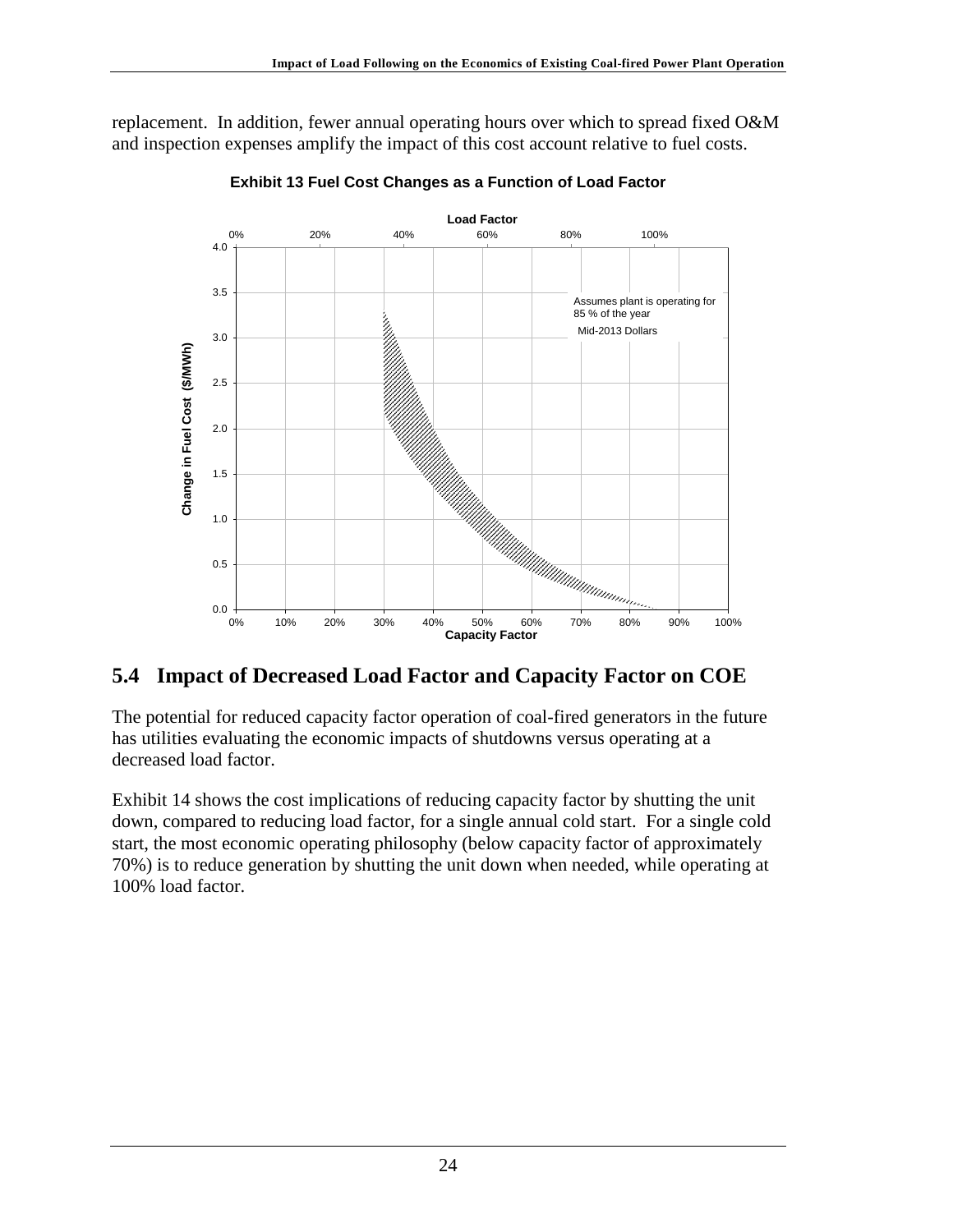

<span id="page-30-0"></span>**Exhibit 14 Impact of Capacity Factor Reduction Strategy on Susceptible Component O&M and Fuel Costs for a Single Annual Cold Start**

[Exhibit 15](#page-31-0) shows the same curves presented in [Exhibit 14](#page-30-0) – the cost impact of the different capacity factor reduction strategies that utilities may choose to adopt – with the addition of the 6 and 12 cold start cases.

The most cost-effective way to reduce annual capacity factor (shutting down or turning down the unit) is dependent upon what capacity factor is desired.

[Exhibit 15](#page-31-0) highlights the tradeoff between capital and operating cost associated with achieving a given annual capacity factor. For example, if a utility knows that a coal asset is limited to 40% annual capacity factor by regulatory factors, then the most economical way to do this is by simply shutting the unit down (as opposed to operating at a reduced load factor, represented by the purple line in [Exhibit 15\)](#page-31-0). The least expensive operating mode is to operate the unit at 100% load factor for 5 months of the year, and shut down for the remaining 7 months. For operational reasons (such as reliability, unit age, fuel availability or other factors) more than a single shutdown and startup may be required. For example, 6 annual cold starts (represented by the red lines in [Exhibit 15\)](#page-31-0) may increase COE by approximately \$1.14/MWh, a 3% increase over the base case COE in [Exhibit 5.](#page-19-0)

Alternatively, if 70% annual capacity factor is desired, the expected number of annual cold starts determines the least expensive approach. If multiple shutdowns are anticipated (such as 6, represented by the red line in [Exhibit 15\)](#page-31-0), then operating at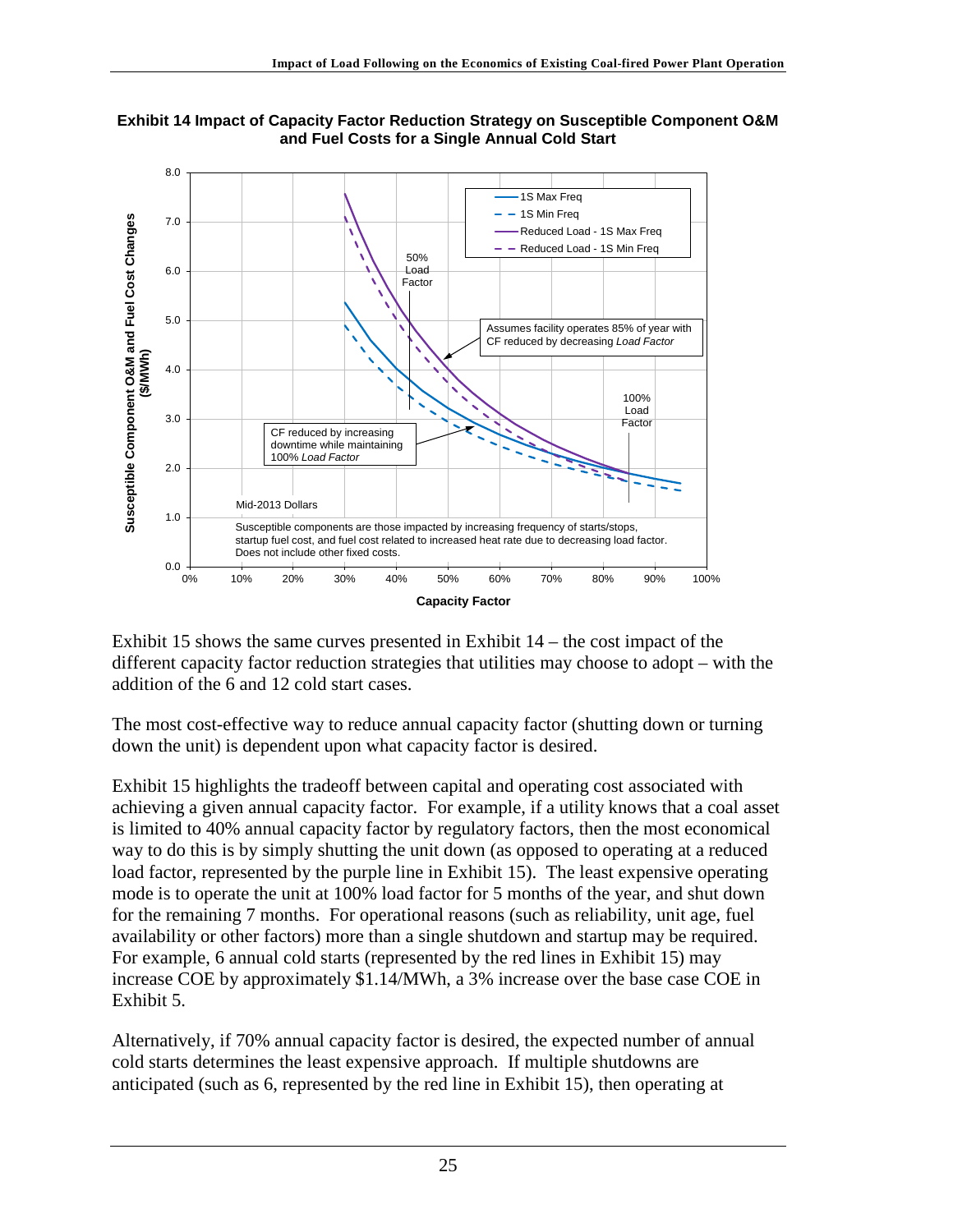reduced load factor (purple line in [Exhibit 15\)](#page-31-0) may be the most economic mode of operation.



#### <span id="page-31-0"></span>**Exhibit 15 Impact of Capacity Factor Reduction Strategy on Susceptible Component O&M and Fuel Costs for Multiple Cold Starts**

[Exhibit 16](#page-32-1) shows the total fixed O&M (O&M of susceptible components and other fixed costs), plus incremental fuel resulting from operating the unit at reduced load factor. The most significant impact on COE is by operating the unit at reduced capacity factor, regardless of whether the reduction was achieved by cold starts or a decrease in load factor. This is supported by the tight cost band due to cold starts and load factor reduction (represented by the area between the purple line and dark blue line in [Exhibit](#page-32-1)  [16\)](#page-32-1) across the entire spectrum of capacity factors considered. Since cold starts and load factor reduction do not significantly impact operating and fuel costs (as shown in [Exhibit](#page-32-1)  [16\)](#page-32-1), the dominant factor of the COE increase is the reduction in generation. The reduced generation amplifies the cost impact of fixed costs, as the fixed costs remain the same but are spread out over a more limited number of kilowatt-hours.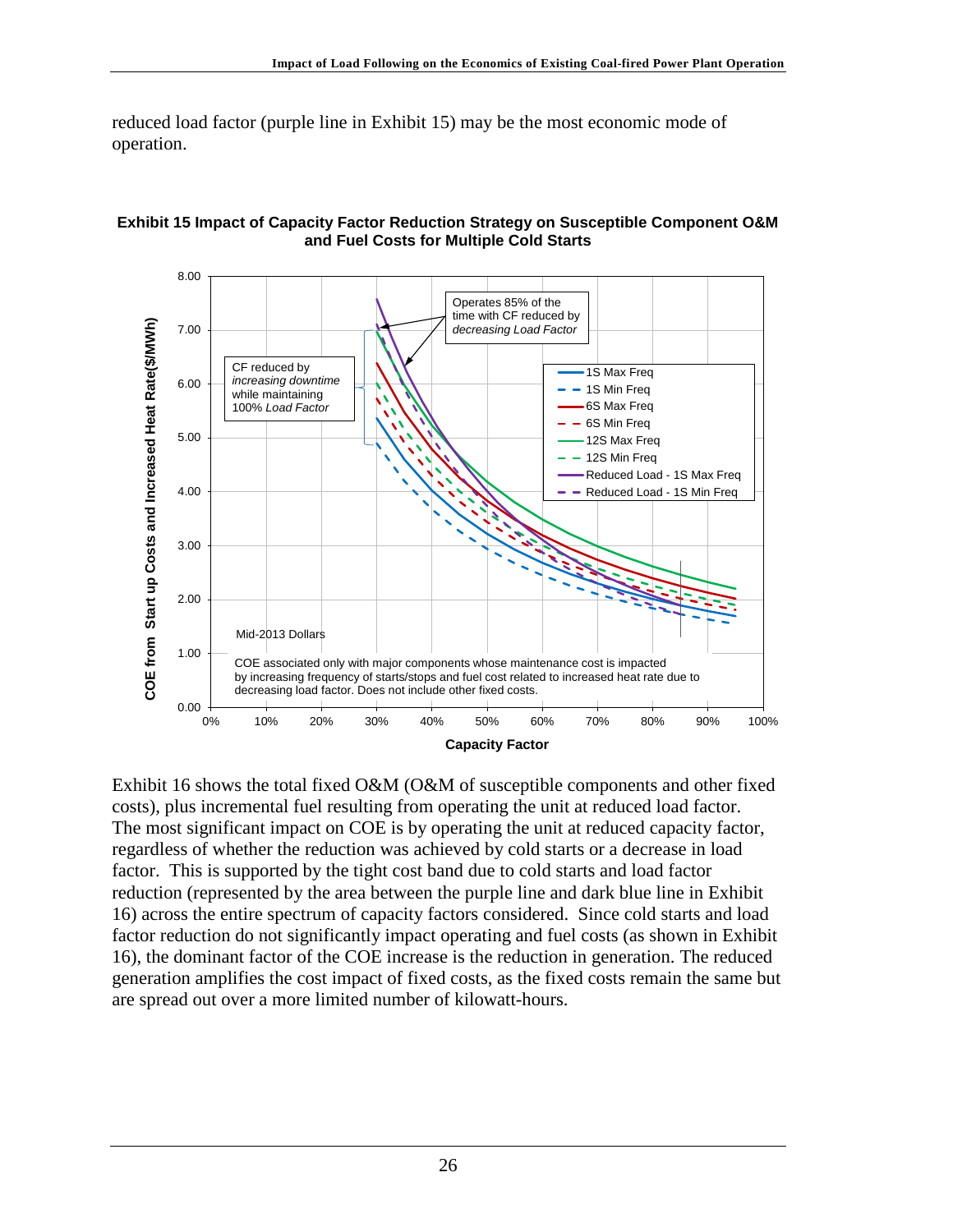<span id="page-32-1"></span>

**Exhibit 16 Impact of Starts/Stops on the Total Plant Fixed O&M Portion of the COE**

### <span id="page-32-0"></span>**5.5 Impact of Reduced Capacity Factor on CO2 emissions**

In a broader effort to comply with regulatory policies directed at reducing  $CO<sub>2</sub>$  emissions from existing generation sources, utilities may consider decreasing a unit's load factor and/or reducing operating hours via more frequent shutdowns to reduce fuel consumption and resulting  $CO<sub>2</sub>$  emissions. [Exhibit 17](#page-33-1) presents a comparison between the two approaches on the  $CO<sub>2</sub>$  emissions reduction. An annual capacity factor of 85 percent is used as the reference from which the  $CO<sub>2</sub>$  emission reduction is calculated.

[Exhibit 17](#page-33-1) shows that reducing operating hours and maintaining full operating load factor to reduce capacity factor has a slightly greater impact on  $CO<sub>2</sub>$  reduction than on decreasing load factor. The higher  $CO<sub>2</sub>$  emissions from the reduced load factor option is a result of the additional annual fuel consumption resulting from the increased heat rate as illustrated in [Exhibit 12.](#page-28-0)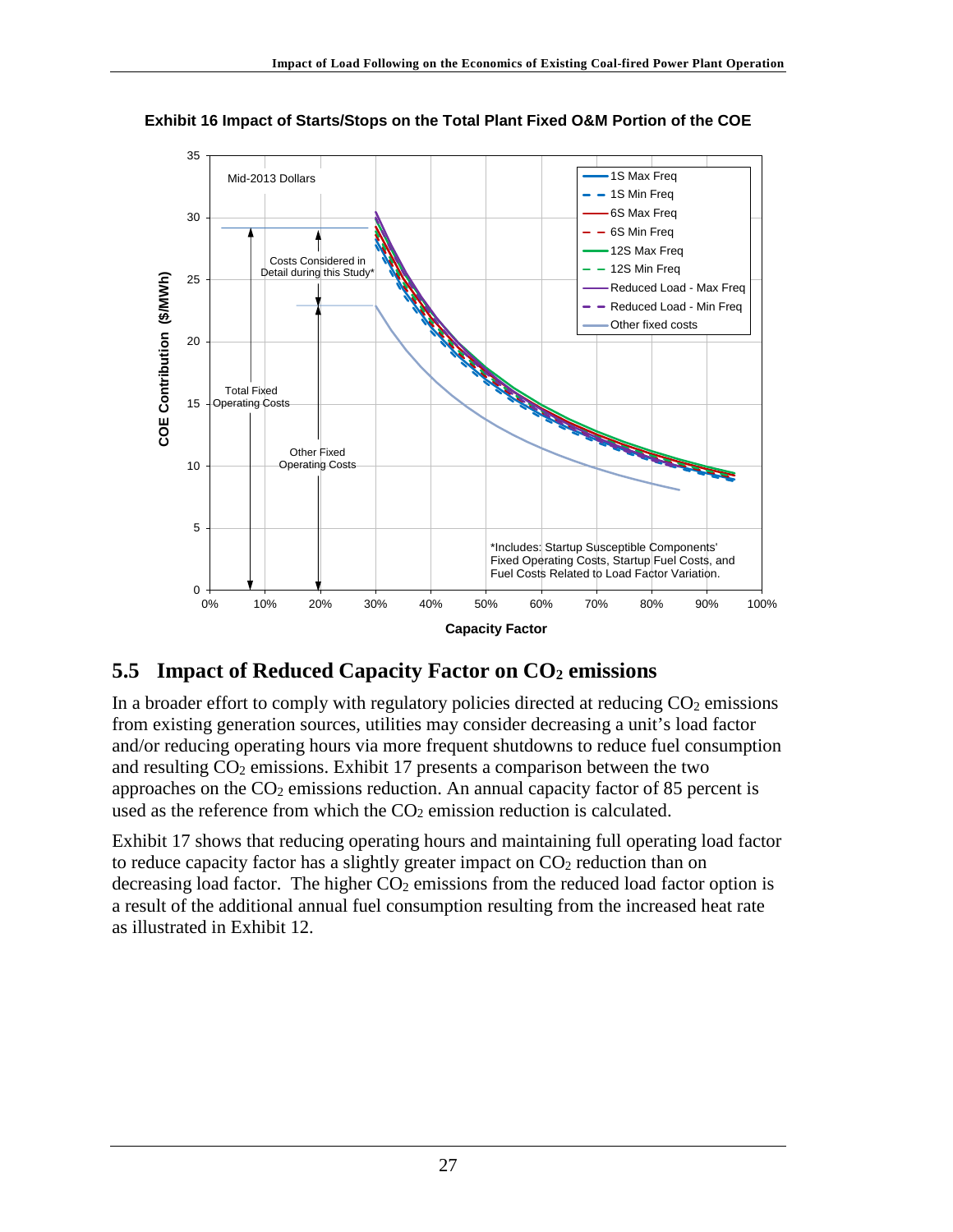<span id="page-33-1"></span>

**Exhibit 17 Annual CO<sub>2</sub> Emissions Reduction by Decreasing Capacity Factor** 

### <span id="page-33-0"></span>**6 Key Findings**

The key findings from the report are as follows:

- The annual routine maintenance and inspection cost for susceptible components is as significant as the periodic replacement/maintenance cost at the high end of the replacement frequency range.
- The most significant impact on COE is by operating the unit at reduced capacity factor – where less total, annual kilowatt-hours are generated – regardless of whether the reduction was achieved by cold starts or a decrease in load factor.
- Additional maintenance for susceptible components and startup fuel costs could range from \$100/MW/Start to \$490/MW/Start depending on the number of cold starts between 1 and 12.
- The most cost-effective way to reduce annual generation (shutting down or turning down the unit) is dependent upon what total number of kilowatt-hours are desired. At low capacity factors, the most economic option is usually to operate at 100% load factor, and shut the unit down to meet the annual capacity factor desired. At higher capacity factors (greater than approximately 70%); it begins to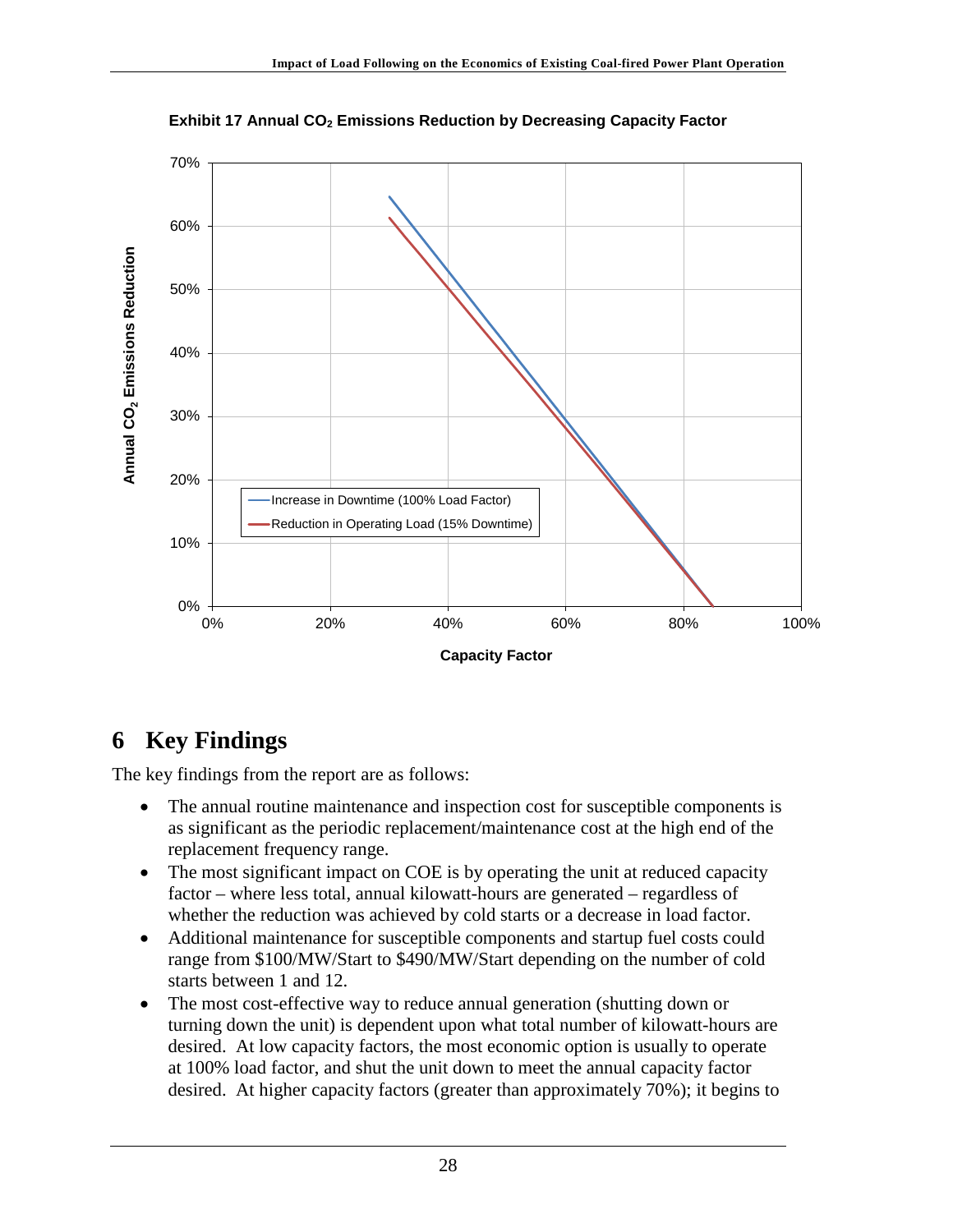be more economical to operate at reduced load factor, and shut down less frequently if possible.

- The contribution of startup susceptible component maintenance cost and startup fuel cost to COE is about 20% of the total fixed O&M cost.
- Increasing cold starts/stops from 1 to 6 or 12 per year increases the total fixed costs by about 10%.